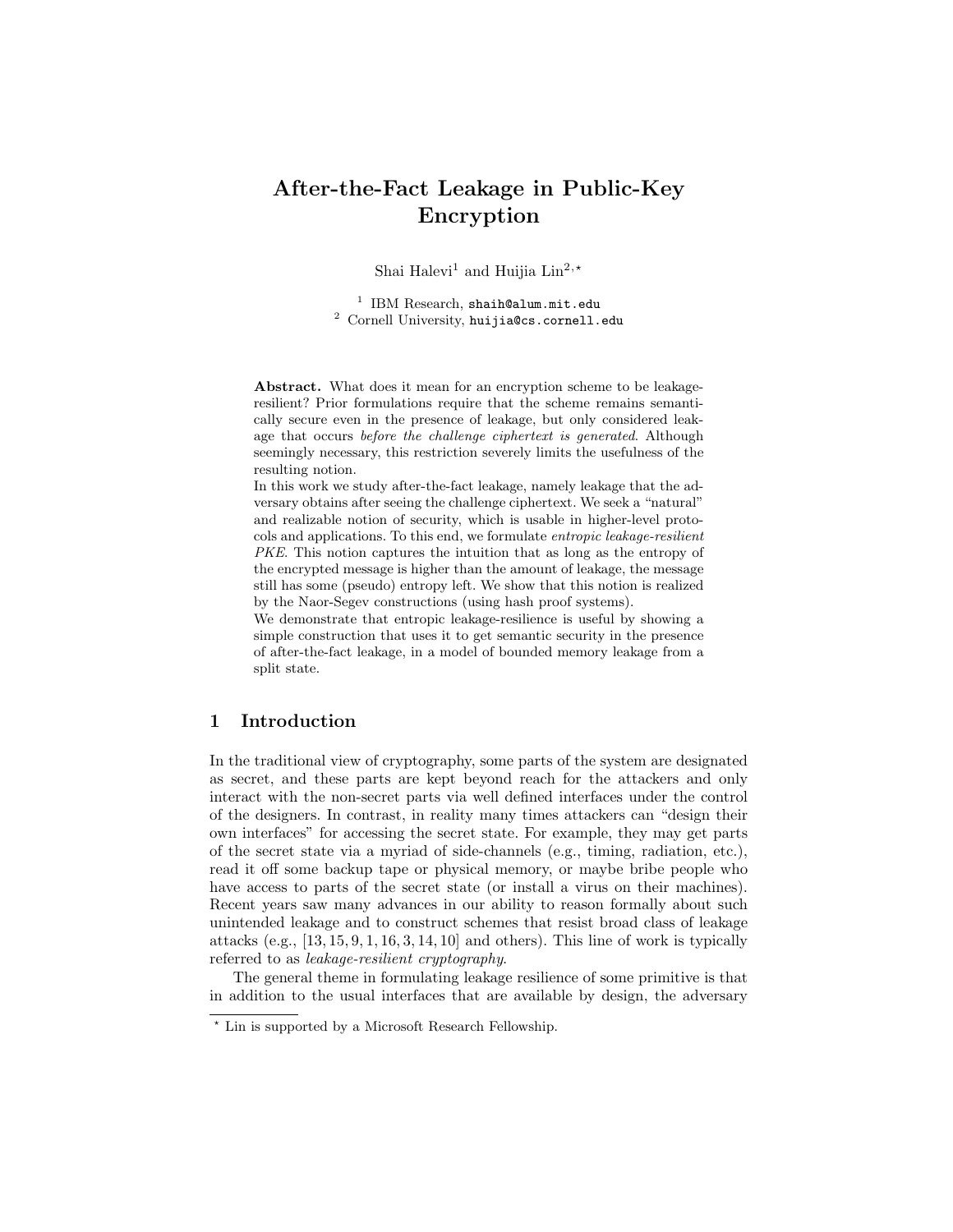can also choose arbitrary leakage functions (from some broad class) and get the result of applying these functions to the secret state of the scheme. We then require that the scheme still meets the original notion of security, even in the presence of this more powerful adversary. This approach was successfully applied to model leakage resilience of many cryptographic schemes, such as pseudorandom generators, signature schemes, etc.

The same approach was also applied to leakage-resilience of encryption schemes, e.g., in [1, 16, 3], but here there seems to be a problem: Basic notions of security for encryption schemes require that they hide the content of the plaintext even from an adversary that knows many things about that plaintext. In particular, semantic security of encryption requires that an adversary that knows two messages  $m_0, m_1$  and sees a ciphertext c encrypting one of them, will not be able to tell which of the two messages is encrypted in  $c$ . But if we let the adversary learn arbitrary functions of the secret key, then it could ask for a function that decrypts the "challenge ciphertext" c and outputs 0 if it is decrypted to  $m_0$  and 1 otherwise. In other words, given the challenge ciphertext the adversary can design a leakage function that will leak to it exactly the one bit that we try to hide using encryption.

Prior work on leakage-resilient PKE [1, 16, 3] bypassed this definitional difficulty by only considering before-the-fact leakage. Namely, the adversary could only ask for leakage on the secret key before it sees the challenge ciphertext, and the scheme was deemed leakage resilient if it remained semantically secure in face of such leakage. This approach indeed bypasses the technical problem, but pays dearly in terms of the meaning and applicability of the resulting notions. Indeed this solution means that as soon as even one bit of the secret key is leaked, we cannot say anything about the secrecy of any message that was encrypted before that bit was leaked.

Consider for example trying to address memory leakage (such as the "cold boot attacks" [11]) by using leakage-resilient encryption. In a memory-leakage attack, an attacker may get a laptop where the disk is encrypted. Lacking the password to access the decryption functionality, the attacker may try to read the decryption key directly off the physical memory. In this setting, the adversary could first see the encrypted disk (hence getting access to the ciphertext), and then try to design a method of measuring the memory specifically for the purpose of decrypting this ciphertext. Existing notions of before-the-fact leakageresilient encryption say nothing about the secrecy of the plaintext under this attack. This definitional problem was acknowledged in prior work, but no solutions were offered. For example, Naor and Segev wrote in [16] that "It will be very interesting to find an appropriate framework that allows a certain form of challenge-dependent leakage."

### 1.1 Our contributions

In this work we study after-the-fact leakage, where the adversary obtains leakage information after seeing the challenge ciphertext. Our main contribution is formulating the notion of entropic leakage-resilient PKE and showing how to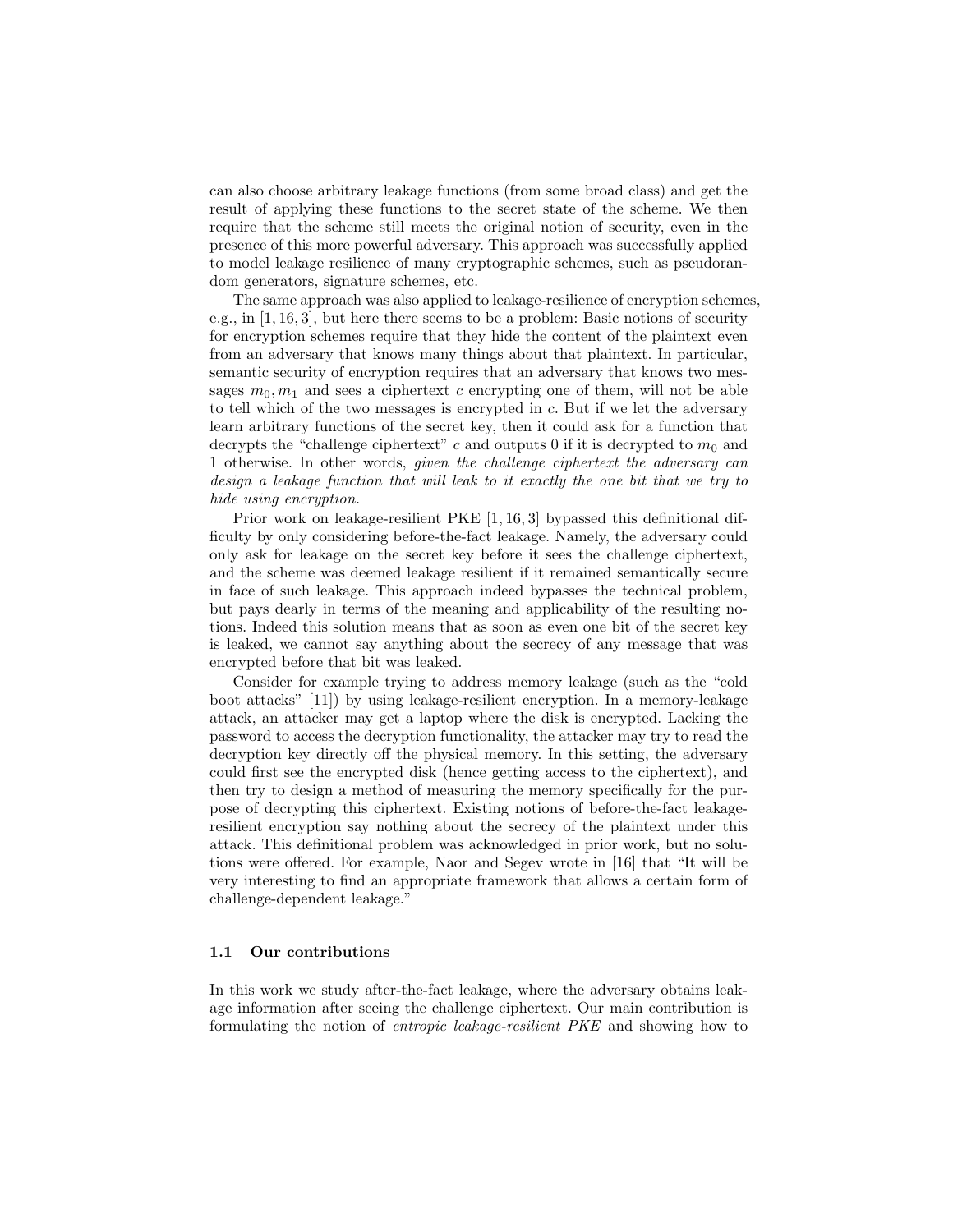meet it. Intuitively, this notion says that even if the adversary designs its leakage function according to the challenge ciphertext to leak the things it wants to know, if it only leaks  $k$  bits then it cannot "amplify" them to learn more than  $k$ bits about the plaintext. Technically, our notion can be viewed as an extension of HILL entropy [12] to the interactive setting. Namely, our notion would say that the message still looks like it has some min-entropy, even to the interactive adversary that participated in the game of semantic-security with leakage.

We remark that this notion is not trivial: Indeed it is not hard to construct "contrived" encryption schemes that are semantically secure (even with respect to before-the-fact leakage), but such that leaking (say)  $\sqrt{n}$  bits after the fact leakage), but such that leaking (say)  $\sqrt{n}$  bits after the fact lets the adversary recover  $n$  bits of plaintext. On the other hand, we show that the same construction that Naor and Segev used in [16] for obtaining leakageresilient encryption from hash proof systems, in fact realizes also the stronger notion of entropic leakage-resilience relative to after-the-fact leakage.

To demonstrate the usefulness of entropic leakage-resilience we show that in some cases it can be used to get full semantic security, even in the presence of after-the-fact leakage. For this, we of course have to limit the type of leakage functions that the adversary has access to. Specifically, we consider a model where the key is broken into several parts, and the adversary can get access to leakage from every part separately, but not to a global leakage from the entire secret state. (This model is often used in conjunction with the only-computationleaks axiom of Micali and Reyzin [15].)

To get semantic security in that model, we use two instances of an entropic leakage resilient encryption scheme. To encrypt a message  $m$ , we choose two random long strings  $x_1, x_2$ , encrypt each  $x_i$  under a different copy of the entropic scheme, and use a two-source extractor to compute  $Ext2(x_1, x_2) \oplus m$ . To decrypt we recover the two strings  $x_1, x_2$  (which we can do by working separately with the two secret keys) and then recover  $m$ . The intuition is that as long as the adversary can only get leakage functions from the two keys separately, the entropic leakage resilience of the underlying scheme implies that  $x_1, x_2$  still have a lot of entropy, and hence  $Ext2(x_1, x_2)$  still hides the message. (We remark that we view this construction more as an example to the usefulness of our new notion than as a stand-alone application.)

Discussion: on defining useful leakage primitives. On some level, our notion of entropic leakage-resilience departs from the usual theme described above for defining leakage-resilience primitives. Namely, we no longer insist that the scheme retains its original security properties even in the face of leakage. In the face of the impossibility of achieving the strong notion of semantic security, we are willing to settle on a weaker achievable notion so long as it is useful in higherlevel applications. It is interesting to formulate such useful weakened notions also for other primitives, such as commitment, key-agreement, etc.

In this context we note that when thinking about encryption as part of a communication system, our notion only captures leakage at the receiver side (i.e., from the secret key) and not at the sender side (i.e., from the encryption randomness). It is interesting to find ways of simultaneously addressing leakage at both ends.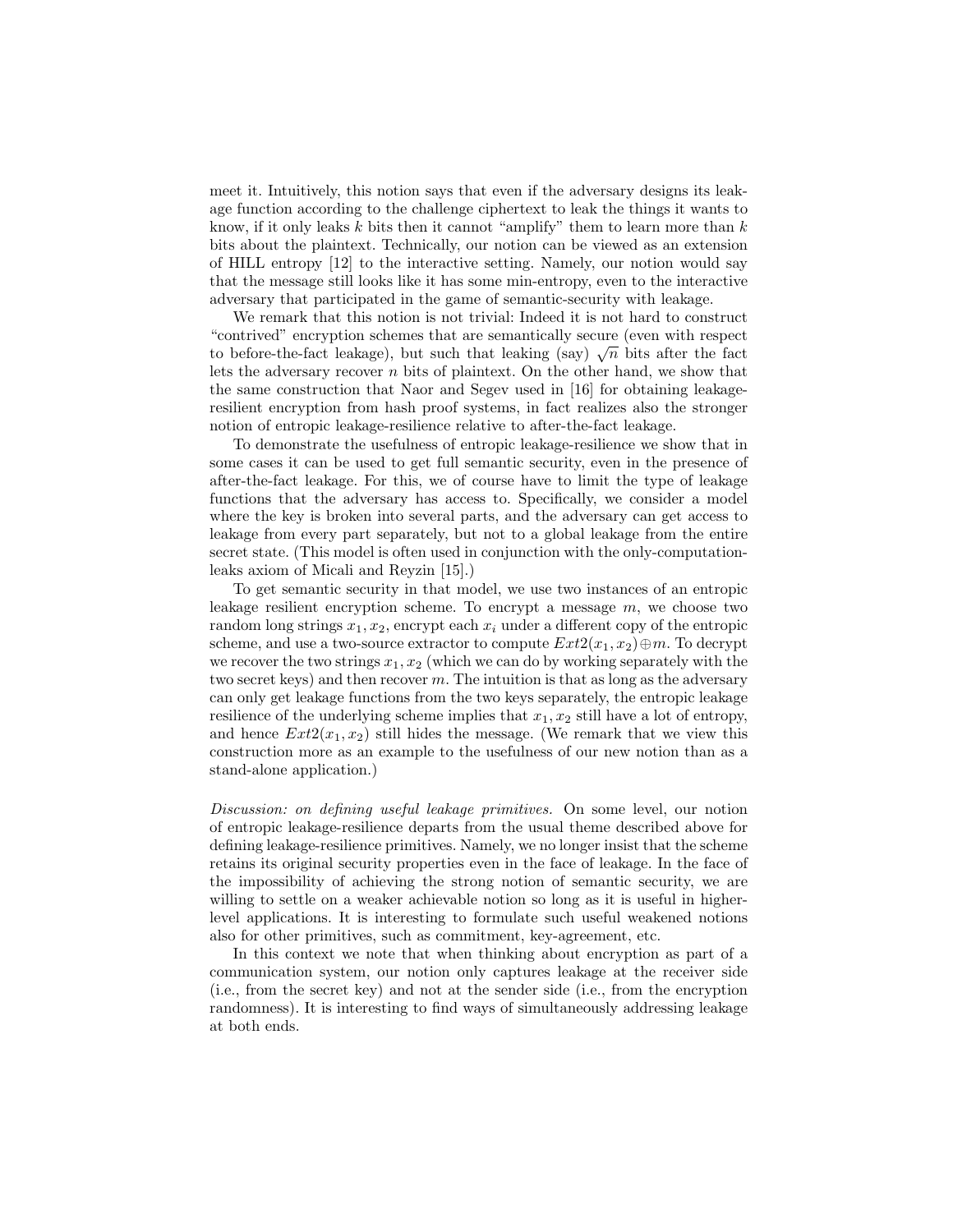#### 1.2 Recent Related Work

We mention that two recent works by Goldwasser and Rothblum [10], and Juma and Vahlis [14] implicitly also considered after-the-fact leakage for encryption schemes. They presented general methods for compiling any circuit with secret components into one that resists continuous leakage (in the only-computationleaks model), using leakage-free hardware. Their transformations use as a technical tool encryptions schemes that remain semantically secure even at the presence of after-the-fact leakage of the secret key, provided that the adversary sees only part of the challenge ciphertext. (Such notion of semantic-security with respect to adversaries that cannot see the entire challenge ciphertext, if defined as a stand-alone primitive, could be another example of a useful weaker leakage primitive.)

# 2 Preliminaries

We denote random variables by uppercase English letters. For a random variable  $A$  we (slightly) abuse notation and denote by  $A$  also the probability distribution on the support of this variable. We write  $A \in D$  to denote that A is drawn from domain  $D$ . We use  $U_t$  to denote the uniform distribution on t-bit binary strings. We write  $x \leftarrow A$  to denote the random variable A assuming the value  $x$ . We will rely on the following fact about independent random variables, which is proved in the full version of [8].

Lemma 1 Let A, B be independent random variables and consider a sequence  $V_1, \ldots, V_m$  of random variables, where for some function  $\phi, V_i = \phi(V_1, \ldots, V_{i-1}, C_i)$ , with each  $C_i$  being either A or B. Then A and B are independent conditioned on  $V_1, \ldots, V_m$ .

# 2.1 Min-Entropy and Average Min-Entropy

The statistical distance between two random variables  $A$  and  $B$  over a finite domain  $\Omega$  is  $SD(A, B) = \frac{1}{2} \sum_{\omega \in \Omega} |Pr[A = \omega] - Pr[B = \omega]|$ . Two variables are  $\varepsilon$ -close if their statistical distance is at most  $\varepsilon$ . The min-entropy of a random variable A is  $H_{\infty}(A) = -\log(\max_{x} \Pr[A = x])$ . The notion of average minentropy, formalized in [6], captures the remaining unpredictability of the random variable A conditioned on the value of another random variable B. Formally,

$$
\tilde{H}_{\infty}(A|B) = -\log\left(\mathbb{E}_{y \leftarrow B} \left[\max_{x} \Pr\left[A = x \mid B = y\right]\right]\right)
$$
\n
$$
= -\log\left(\mathbb{E}_{y \leftarrow B} \left[2^{-H_{\infty}(A|B = y)}\right]\right)
$$

We will rely on the following useful properties of average min-entropy.

**Lemma 2** ([6]) Let A, B, C be random variables. If B has at most  $2^{\lambda}$  possible values, then  $H_{\infty}(A|(B, C)) \geq H_{\infty}(A|C) - \lambda$ .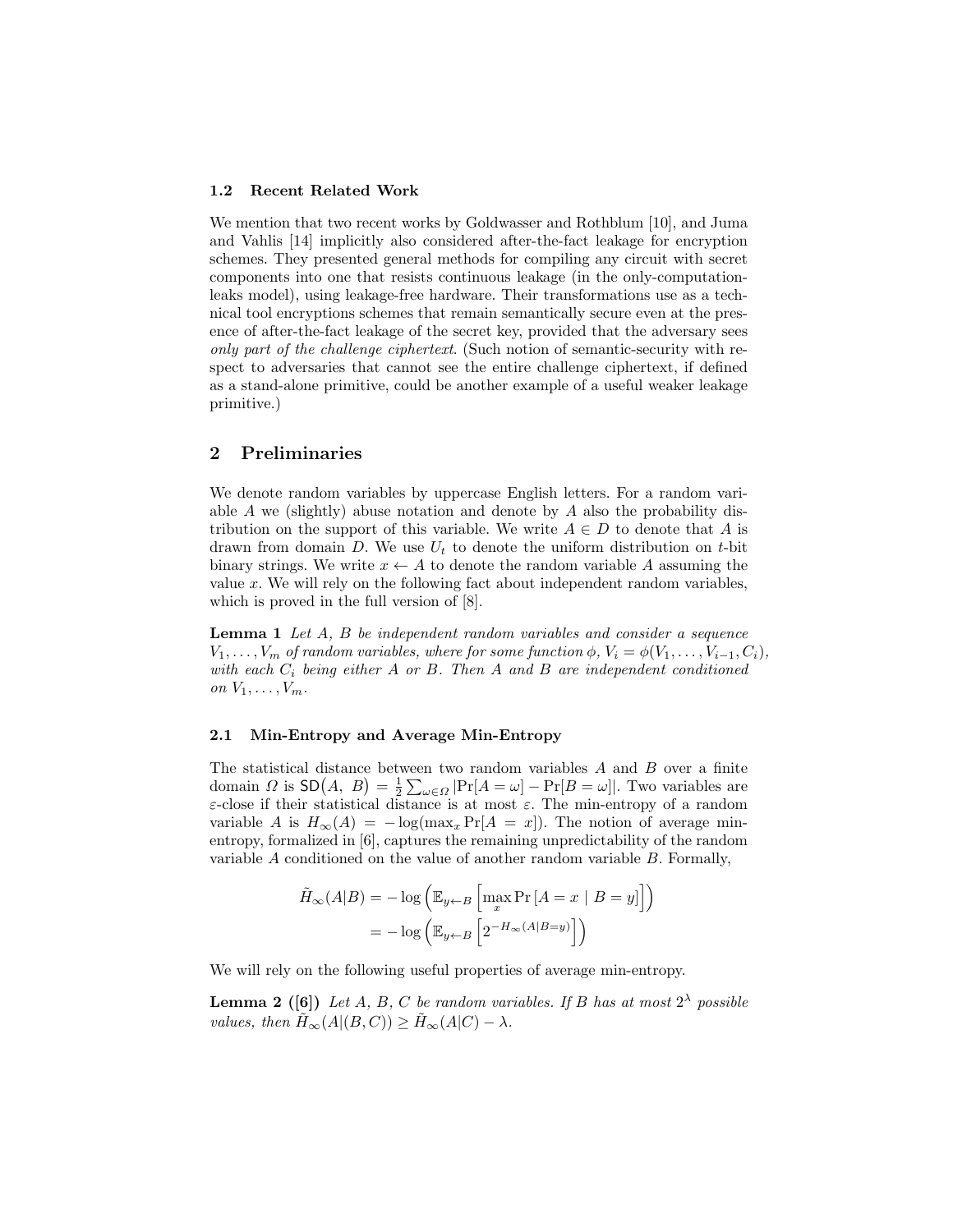**Lemma 3** Let A be a random variable with domain  $\Omega$ , and U the random variable describing a uniformly sampled element from  $\Omega$ ; and let B a random variable. For any  $\varepsilon \in [0,1]$ , if  $\mathsf{SD}((A,B), (U,B)) \leq \varepsilon$ , then  $\tilde{H}_{\infty}(A|B) \geq$  $-\log\left(\frac{1}{|\Omega|}+\varepsilon\right).$ 

This lemma follows directly from the definition of average min-entropy; we omit the proof here.

# 2.2 Seeded Extractors

**Definition 1** ([18]) A function  $Ext : \{0,1\}^n \times \{0,1\}^r \rightarrow \{0,1\}^m$  is a (worstcase)  $(k, \varepsilon)$ -strong extractor if for every random variable  $A \in \{0,1\}^n$ , such that,  $H_{\infty}(A) \geq k$ , it holds that,  $SD((Ext(A, S), S), (U_m, S)) \leq \varepsilon$ , where S is uniform on  $\{0,1\}^r$ .

Dodis et al. [6] generalized the definition above to the setting of average minentropy, and showed the following generalized variant of the leftover hash lemma, stating that any family of pairwise independent hash functions is an average-case strong extractor.

**Definition 2** A function  $Ext : \{0,1\}^n \times \{0,1\}^r \rightarrow \{0,1\}^m$  is an average-case  $(k, \varepsilon)$ -strong extractor if for all pairs of random variables A and B, such that,  $A \in$  $\{0,1\}^n$  and  $\widetilde{H}_{\infty}(A|B) \geq k$ , it holds that,  $SD((Ext(A, S), S, B), (U_m, S, B)) \leq \varepsilon$ , where S is uniform on  $\{0,1\}^r$ .

**Lemma 4** Assume  $\{H_x: \{0,1\}^n \to \{0,1\}^l\}$  is a family of universal hash functions. Then for any random variables A and B, such that  $A \in \{0,1\}^n$  and  $\widetilde{H}_{\infty}(A|B) \geq m$ ,  $SD((H_x(A), X, B), (U_l, X, B)) \leq \varepsilon$  whenever  $l \leq m - 2 \log \frac{1}{\varepsilon}$ .

## 2.3 Two-Source Extractors

The extractors defined in the last section require the use of a short but *truly* random seed, which sometimes might be hard to obtain. The notion of twosource extractor [19, 20, 4] eliminates the use of a truly random seed, and instead extracts random bits from two independent sources of randomness.

**Definition 3** A function  $Ext2 : (\{0,1\}^t)^2 \rightarrow \{0,1\}^m$  is a (worst-case)  $(s,\varepsilon)$ two-source extractor, if for all independent random variables  $A, B \in \{0, 1\}^t$  with min-entropy s, it holds that  $SD(Ext2(A, B), U_m) \leq \varepsilon$ .

**Definition 4** A function  $Ext2: (\{0,1\}^t)^2 \rightarrow \{0,1\}^m$  is an average-case  $(s, \varepsilon)$ two source extractor, if for all random variables  $A, B \in \{0,1\}^t$  and C, such that, conditioned on C, A and B are independent and have average min-entropy s, it holds that  $\mathsf{SD}((Ext2(A,B), C), (U_m, C)) \leq \varepsilon$ .

It follows from the same proof of Lemma 2.3 in [6] that any worst-case two-source extractor is also an average-case two-source extractor.

**Lemma 5** For any  $\delta > 0$ , if  $Ext2 : (\{0,1\}^t)^2 \rightarrow \{0,1\}^m$  is a (worst-case)  $(s - \log \frac{1}{\delta}, \varepsilon)$ -two-source extractor, then Ext2 is also an average-case  $(s, \varepsilon + 2\delta)$ two-source extractor.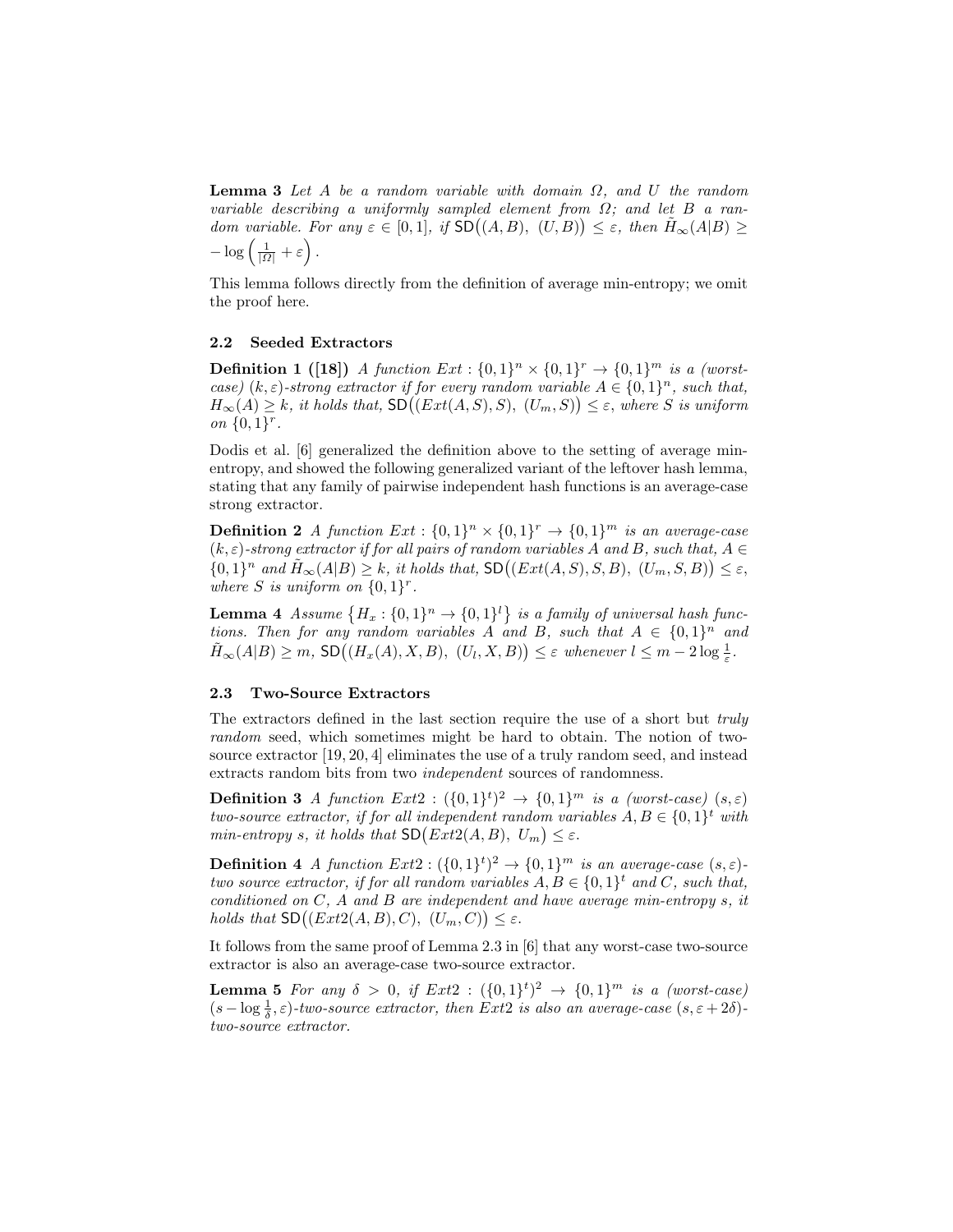#### 2.4 Hash Proof Systems

Hash proof systems were introduced by Cramer and Shoup [5]. We briefly recall the presentation in [16], which views the hash proof systems as key encapsulation mechanisms.

Smooth Projective Hashing. All the notations below should be thought of as relying on an implicit security parameter (and maybe some other system parameters, such as the underlying algebraic groups). Let  $\mathcal{SK}, \mathcal{PK}$  be the domains of secret and public keys, let  $K$  be the space of encapsulated symmetric keys,  $C$ be the space of ciphertexts and  $\mathcal{V} \subset \mathcal{C}$  be the space of valid ciphertexts.

Let  $F = \{F_{sk} : C \to \mathcal{K}\}_{sk \in \mathcal{SK}}$  be a collection of hash functions with domain C and range K, and let  $\mu$  :  $\mathcal{SK} \to \mathcal{PK}$  be a projection function. Let F be the construction which is described by all these sets,  $\mathcal{F} = (\mathcal{SK}, \mathcal{PK}, \mathcal{C}, \mathcal{V}, \mathcal{K}, F, \mu)$ .

**Definition 5** The construction F is a projective hash family if for all  $v \in V$ , and for all  $sk_1, sk_2 \in \mathcal{SK}$  such that  $\mu(sk_1) = \mu(sk_2)$ , it holds that  $F_{sk_1}(v) = F_{sk_2}(v)$ .

In other words, for all indexes  $sk \in S\mathcal{K}$ , the actions of  $F_{sk}$  on elements in  $\mathcal{V}$ are uniquely determined by  $\mu(sk)$ . On the other hand, for elements not in  $V$ , we require the hash function  $F_{sk}$  to behave almost "randomly". Formally,

**Definition 6** The construction  $\mathcal F$  is  $\varepsilon$ -smooth, if it holds that

$$
SD((pk, c, F_{sk}(c)), (pk, c, k)) \le \varepsilon,
$$

where  $sk \in \mathcal{SK}, c \in \mathcal{C}/\mathcal{V}$ , and  $k \in \mathcal{K}$  are sampled uniformly at random and  $pk = \mu(sk)$ .

Hash Proof System. A hash proof system is roughly a construction of smoothprojective hash functions with several efficient associated algorithms. Specifically, we assume an efficient parameter-generating algorithm  $Param$  that given the security parameter outputs the description of  $\mathcal{F} = (\mathcal{SK}, \mathcal{PK}, \mathcal{C}, \mathcal{V}, \mathcal{K}, F, \mu)$ , such that  $V$  is an NP language and there is an efficient algorithm for sampling  $c \leftarrow \mathcal{V}$  together with a witness w. We also assume that there are efficient algorithms for sampling  $sk \leftarrow \mathcal{SK}$  and  $c \leftarrow C \setminus \mathcal{V}$ .

We also have two algorithms for computing the hash function  $F_{sk}$ . One is a private evaluation algorithm  $Priv(sk, c)$  that on input a secret key  $sk \in \mathcal{SK}$ and a ciphertext  $c \in \mathcal{C}$ , outputs the encapsulated key  $k = F_{sk}(c)$ . The other is a *public evaluation algorithm Pub* that computes the same given the public key, but only on valid ciphertexts and only when it is also given a witness of validity. Namely, for every  $sk \in SK$  and  $pk = \mu(sk)$  and for every  $c \in V$  with witness w, it holds that  $Pub(pk, c, w) = F_{sk}(c)$ .

Cramer and Shoup noted that a hash proof system immediately implies a KEM mechanism, where key-generation consists of running the parameter generating routine, then choosing a random secret key  $sk \leftarrow \mathcal{SK}$  and computing the corresponding public key  $pk = \mu(sk)$ . Encapsulating a key is done by choosing at random  $c \leftarrow \mathcal{V}$  together with a witness w. Then the ciphertext is c and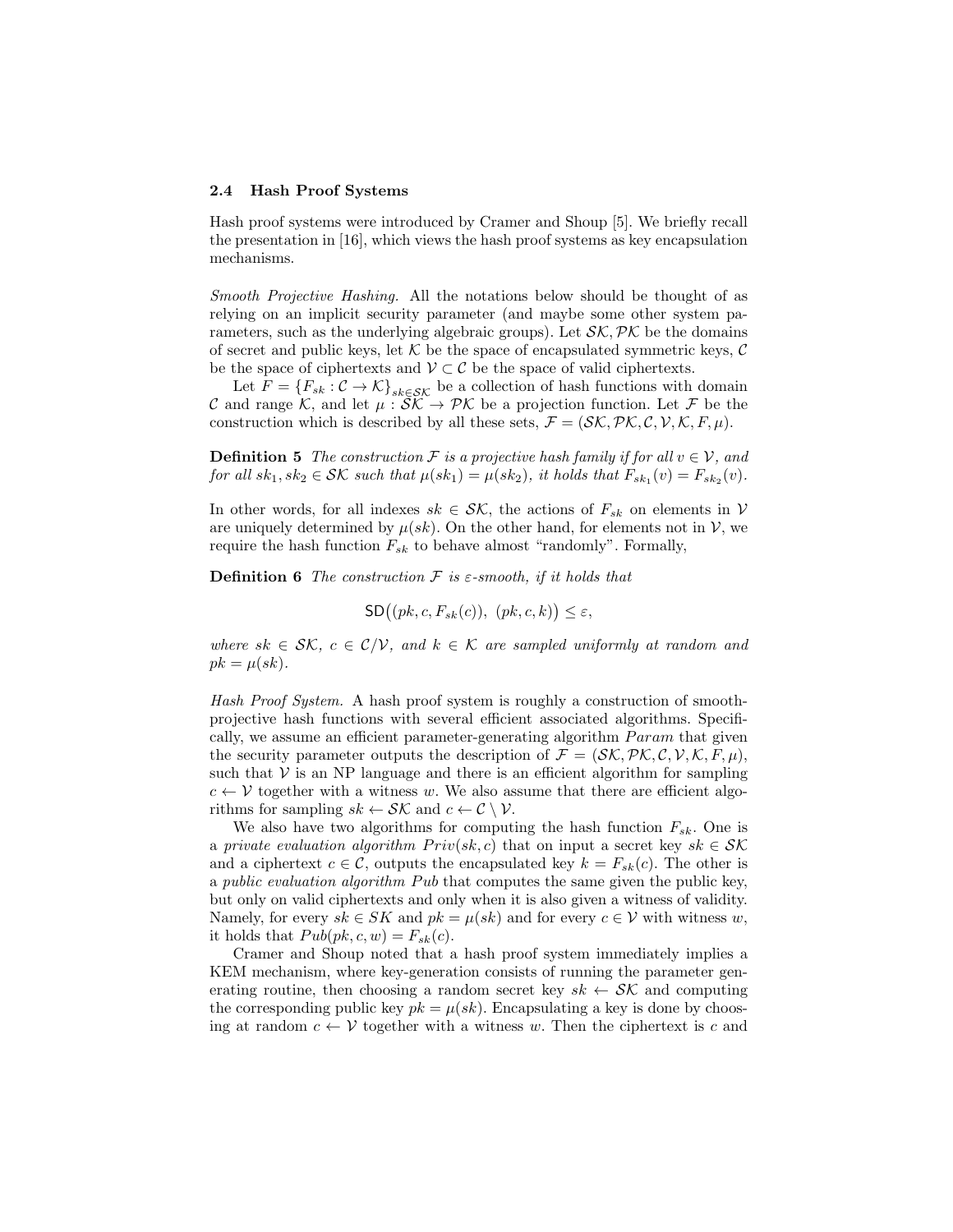the corresponding encapsulated key is computed by the sender using the public evaluation algorithm, setting  $k = Pub(pk, c, w)$ . On the receiving side, the same key is recovered using the private evaluation algorithm, setting  $k = P r i v (sk, c)$ . Security of this scheme follows from the smoothness of the construction, in conjunction with the hardness subset membership problem, as defined below.

Subset Membership Problem. A hash proof system as above is said to have a hard subset membership problem if a randomly generated valid ciphertext is computationally indistinguishable from a randomly generated invalid ciphertext. Formally, the following two ensembles are indistinguishable

VALID = { $\mathcal{F} = (\mathcal{SK}, \mathcal{PK}, \mathcal{C}, \mathcal{V}, \mathcal{K}, F, \mu) \leftarrow Param(1^n), c \leftarrow \mathcal{V} : (\mathcal{F}, c)$ }<sub>n∈N</sub>  $\text{INVALID} = \{ \mathcal{F} = (\mathcal{SK}, \mathcal{PK}, \mathcal{C}, \mathcal{V}, \mathcal{K}, F, \mu) \leftarrow \text{Param}(1^n), \ c \leftarrow \mathcal{C} \setminus \mathcal{V} \ : \ (\mathcal{F}, c) \}_{n \in \mathbb{N}}$ 

# 3 Entropic Security against After-the-Fact Leakage

Roughly speaking, we say that an encryption scheme is entropic leakage resilient if a message M with high min-entropy still "looks random" to the adversary even after it sees an encryption of it and some leakage information (even if this leakage was obtained after seeing the ciphertext). This is formulated by postulating the existence of a simulator that generates a view, which on one hand is indistinguishable from the real adversary view and on the other hand still leaves M with high min-entropy.

More formally, we define two games, one "real" and the other "simulated". Both games depend on several parameters:  $k$  is the a-priory min-entropy of the message, and  $\ell_{\text{pre}}, \ell_{\text{post}}$  control the amount of leakage in various parts of the games (namely the pre- and post- challenge-ciphertext leakage). All of these parameters are of course functions of the security parameter  $n$ . (For simplicity, in the definition below we assume that the message  $M$  is a uniform random k-bit string. This is all we need for our application in Section 4 to the onlycomputation-leak model, and extending the definition to arbitrary high-minentropy distributions is easy.)

The "real" game. Given the parameters  $(k, \ell_{pre}, \ell_{post})$  and the encryption scheme  $\Psi = (Gen, Enc, Dec)$ , the real game is defined as follows:

- **Key Generation:** The challenger chooses at random a message  $m \leftarrow U_k$ . The challenger also generates  $(sk, pk) \leftarrow Gen(1^n)$ , and sends pk to the adversary.
- Pre-Challenge Leakage: The adversary makes a pre-challenge leakage query, specifying a function  $f^{\text{pre}}(\cdot)$ . If the output length of  $f^{\text{pre}}$  is at most  $\ell_{\text{pre}}$  then the challenger replies with  $f<sup>pre</sup>(sk)$ . (Else the challenger ignores the query.)
- **Challenge:** Upon a challenge query, the challenger encrypts the message  $m$  and sends the ciphertext  $c = Enc(pk, m)$  to the adversary.
- Post-Challenge Leakage: The adversary makes a post-challenge leakage query, specifying another function  $f<sup>post</sup>(.)$ . If the output length of  $f<sup>post</sup>$  is at most  $\ell_{\text{post}}$  then the challenger replies with  $f^{\text{post}}(sk)$ . (Else the challenger ignores the query.)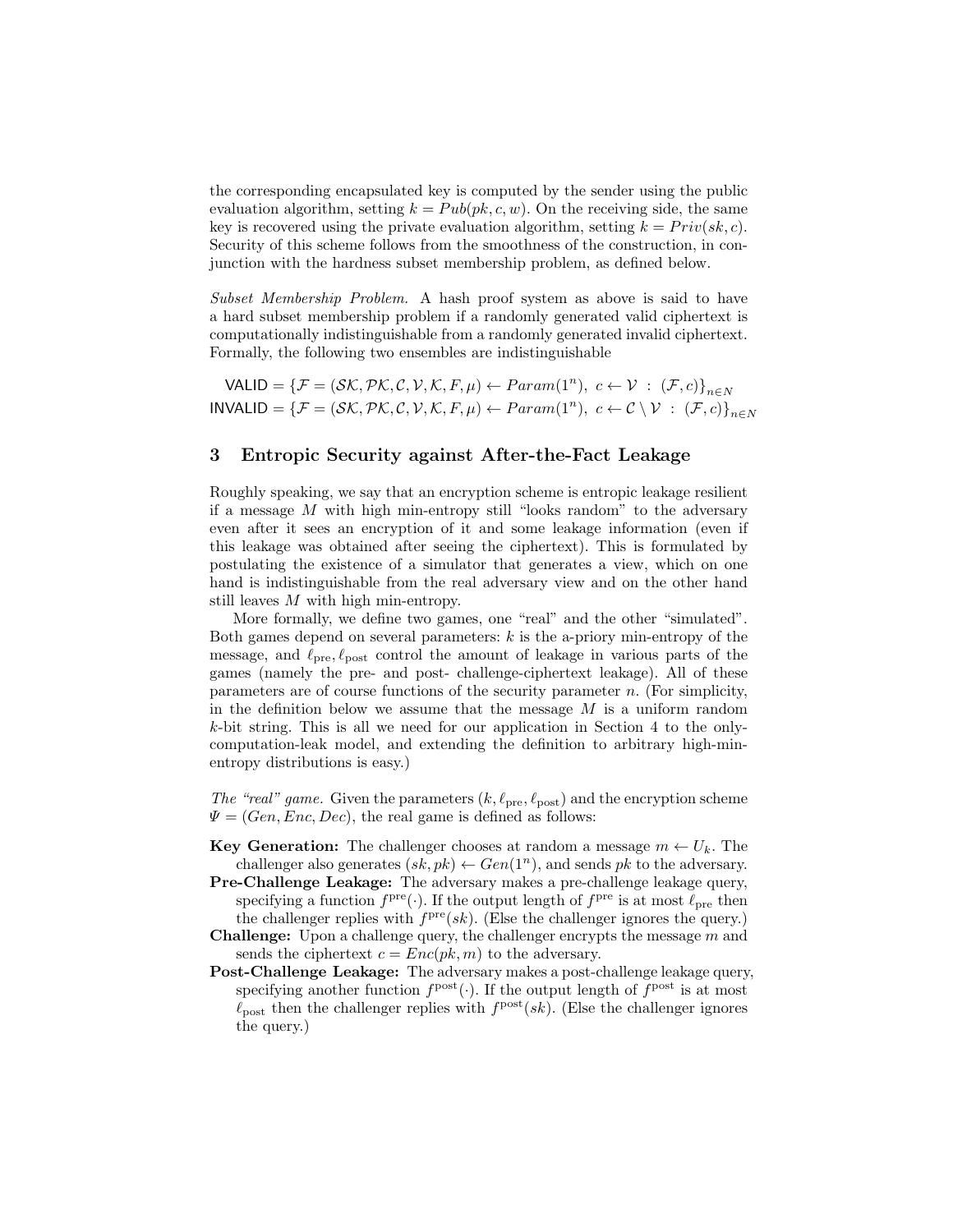We let  $View_A^{\text{rl}}(\Psi) = (randomness, pk, f^{\text{pre}}(sk), c, f^{\text{post}}(sk))$  be the random variable describing the view of the adversary A in the game above, and by  $M<sup>rl</sup>$  we denote the message that was chosen at the onset of this game. (We view them as correlated random variables, namely when we write  $(M<sup>rl</sup>, View<sub>A</sub><sup>rl</sup>(\Psi))$  we mean the joint distribution of the message  $M<sup>rl</sup>$  and A's view in a real game with  $M<sup>rl</sup>$ ).

The "simulated" game. In the simulated game we replace the challenger from above by a simulator  $Simu$  that interacts with  $A$  in any way that it sees fit. Simu gets a uniformly chosen message  $M^{sm}$  as input, and it needs to simulate the interaction conditioned on this  $M^{sm}$ . The view of A when interacting with S is denoted  $\mathsf{View}_{A}^{\mathrm{sm}}(\mathsf{Simu}).$ 

Below we say that  $\Psi$  is entropic leakage-resilient (with respect to all the parameters) if on one hand the distributions  $\mathsf{View}_{A}^{\text{rl}}(\varPsi),$   $\mathsf{View}_{A}^{\text{sm}}(\mathsf{Simu})$  are indistinguishable even given the message  $M$ , and on the other hand  $M^{\text{sm}}$  has high  $\min$ -entropy given  $View_A^{\text{sm}}(\textsf{Simu})$ .

**Definition 7** Let  $k, \ell_{\text{pre}}, \ell_{\text{post}}$  be parameters as above, and let  $\delta$  be another "slackness parameter." A public-key encryption scheme  $\Psi = (Gen, Enc, Dec)$  is entropic leakage resilient with respect to these parameters if there exists a simulator Simu, such that, for every  $\mathcal{PPT}$  adversary A the following two conditions hold:

- The two ensembles  $\left(M^{\text{rl}}, \mathsf{View}_{A}^{\text{rl}}(\varPsi)\right)$ ,  $\left(M^{\text{sm}}, \mathsf{View}_{A}^{\text{sm}}(\mathsf{Simu})\right)$  (indexed by the security parameter) are computationally indistinguishable.
- The average min-entropy of  $M^{\rm sm}$  given  $\mathsf{View}_{A}^{\rm sm}(\mathsf{Simu})$  is

$$
\tilde{H}_\infty(M^{\mathrm{sm}} \ | \ \mathsf{View}_A^{\mathrm{sm}}(\mathsf{Simu})) \geq k - \ell_{\mathrm{post}} - \delta.
$$

Intuitively, in the simulated game the message  $M^{\rm sm}$  retains its initial entropy, except for the  $\ell_{\text{post}}$  post-challenge leakage bits and possibly also some "overhead" of  $\delta$  bits. And since the simulated game cannot be distinguished from the real game, then  $M<sup>rl</sup>$  has the same number of pseudo-entropy bits also in the real game.

What happened to  $\ell_{\text{pre}}$ ? Note that the min-entropy of  $M^{\text{sm}}$  is only reduced by the amount of the post-challenge leakage (and "overhead") irrespective of the pre-challenge leakage. This is reminiscent of the prior results that can tolerate pre-challenge leakage while maintaining semantic security (hence "not losing any entropy" of the message). Indeed, the security notions from [1, 16] can be obtained as a special case of our definition with  $\ell_{\text{post}} = \delta = 0$ .

Adaptiveness. It was pointed out in [1] that the pre-challenge leakage can be made adaptive without effecting the definition. The same holds also for the post-challenge leakage.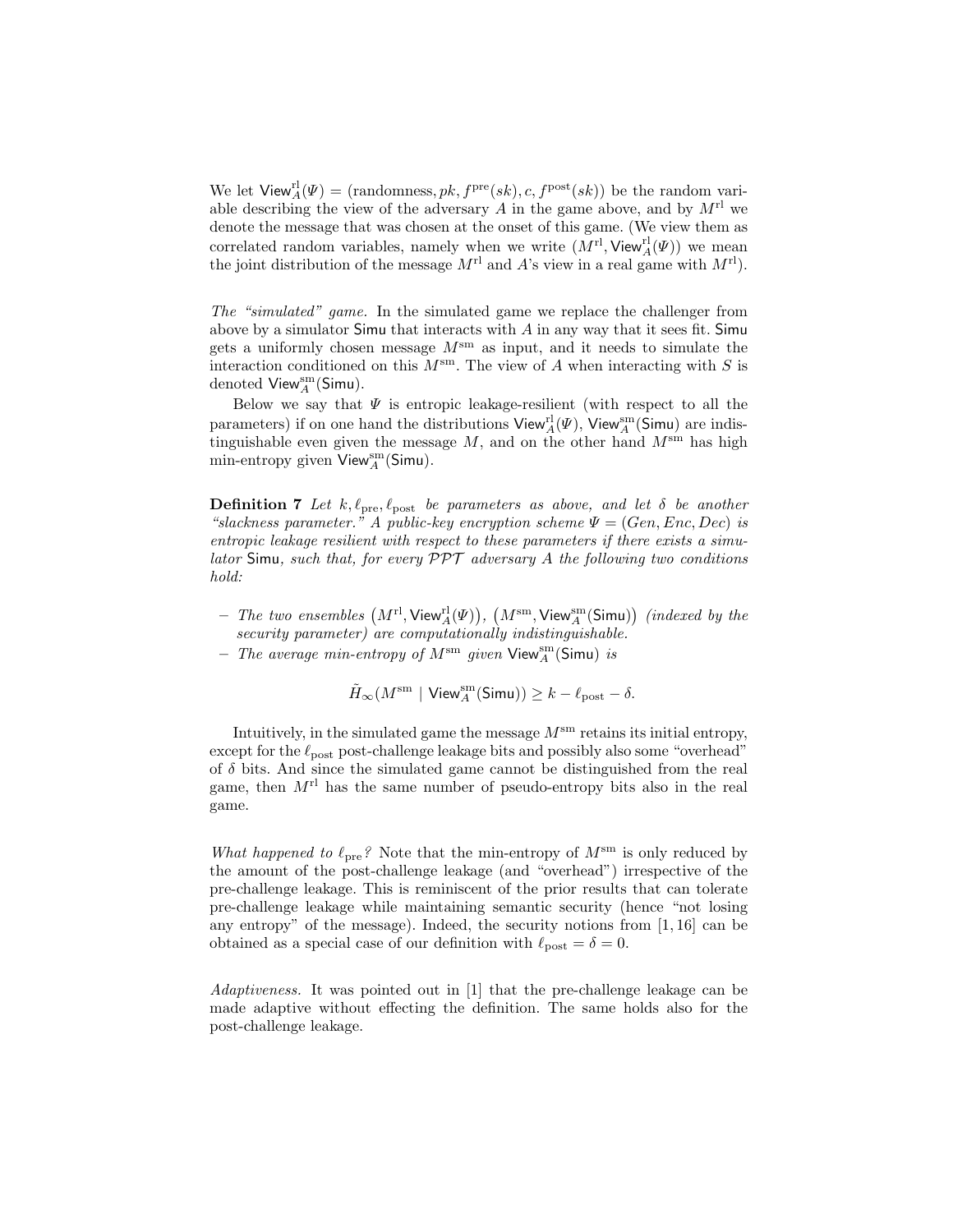### 3.1 Constructing Entropic Leakage-Resilient Scheme

We show that the generic construction of Naor and Segev for pre-challenge leakage resilient encryption from hash proof systems [16], is actually entropic secure against bounded after-the-fact leakage. The encryption algorithm (overly simplified) samples a valid ciphertext  $c$  of the hash proofs system, and uses the key encapsulated in  $c$  to hide the message. To show entropic security, the entropic simulator proceed the same as the encryption algorithm except that it uses invalid ciphertexts. It follows from the indistinguishability of the valid and invalid ciphertexts that the real and the simulated games are indistinguishable. Furthermore, due to smoothness the key encapsulated in an invalid ciphertext has high min-entropy, and hence the message is well "hidden", and has high average min-entropy.

In more details, we need an  $\varepsilon$ -smooth hash proof system  $\mathcal{F} = (\mathcal{SK}, \mathcal{PK}, \mathcal{C}, \mathcal{V}, \mathcal{C}, \mathcal{V})$  $K, F, \mu$ , where the symmetric encapsulated keys are assumed (w.l.o.g.) to be just  $t_1$ -bit strings,  $\mathcal{K} = \{0, 1\}^{t_1}$ . We also need a function  $Ext : \{0, 1\}^{t_1} \times \{0, 1\}^{t_2} \rightarrow$  $\{0,1\}^{t_3}$  which is an average-case  $(t_4, \delta)$  strong extractor. Namely, it has  $t_1$ -bit inputs,  $t_2$ -bit seeds and  $t_3$ -bit outputs, and for a random seed and input with  $t_4$  bits of min entropy, the output is  $\delta$ -away from a uniform  $t_3$ -bit string. Then, the encryption scheme  $\Psi = (Gen, Enc, Dec)$  proceeds as follows:

- Key Generation: The key generation algorithm, on input a security parameter  $1^n$ , generates an instance of a projective hash family  $\mathcal{F} = (\mathcal{SK}, \mathcal{PK}, \mathcal{C}, \mathcal{V}, \mathcal{K}, F, \mathcal{F})$  $\mu$   $\leftarrow$  Param(1<sup>n</sup>), samples a secret key sk  $\leftarrow$  SK, and computes the corresponding public key  $pk = \mu(sk)$ .
- **Encryption:** The encryption algorithm, on input a message  $m \in \{0, 1\}^{t_3}$ , samples a valid ciphertext together with a corresponding witness  $(c, w) \leftarrow V$ , and computes the encapsulated key  $k$  using the public evaluation algorithm, i.e.,  $k = Pub(pk, c, w)$ . It then samples a random seed  $s \in \{0, 1\}^{t_2}$ , and computes  $\psi = Ext(k, s) \oplus m$ . Finally, it outputs the ciphertext  $\hat{c} = (c, s, \psi)$ .
- **Decryption:** The decryption algorithm on input a ciphertext  $(c, s, \psi)$ , computes the encapsulated key  $k$  using the private evaluation algorithm, i.e.,  $k = Priv(sk, c)$ , and outputs the message  $m = Ext(k, s) \oplus \psi$ .

It follows using the same proof as in [16] that the encryption scheme  $\Psi$  is a correct public-key encryption scheme. Namely the decryption algorithm always recovers the original message m correctly. Next, we proceed to prove the entropic leakage resilience of  $\Psi$  against after-the-fact leakage.

**Lemma 6** The public-key encryption scheme  $\Psi$  from above is entropic leakageresilient with respect to leakage  $\ell_{\text{pre}}$ ,  $\ell_{\text{post}}$  and "overhead"  $\delta'$ , as long as these parameters satisfy the following constraints:

$$
\ell_{\text{pre}} \le \log \left( \frac{1}{\frac{1}{|\mathcal{K}|} + \varepsilon} \right) - t_4 \text{ and } \delta' \le t_3 - \log \frac{1}{2^{-t_3} + \delta}
$$

To interpret these parameters, it is useful to think of a "very smooth" hash proof system  $(\varepsilon \ll 1/|\mathcal{K}| = 2^{-t_1})$ , and a very good extractor that can work with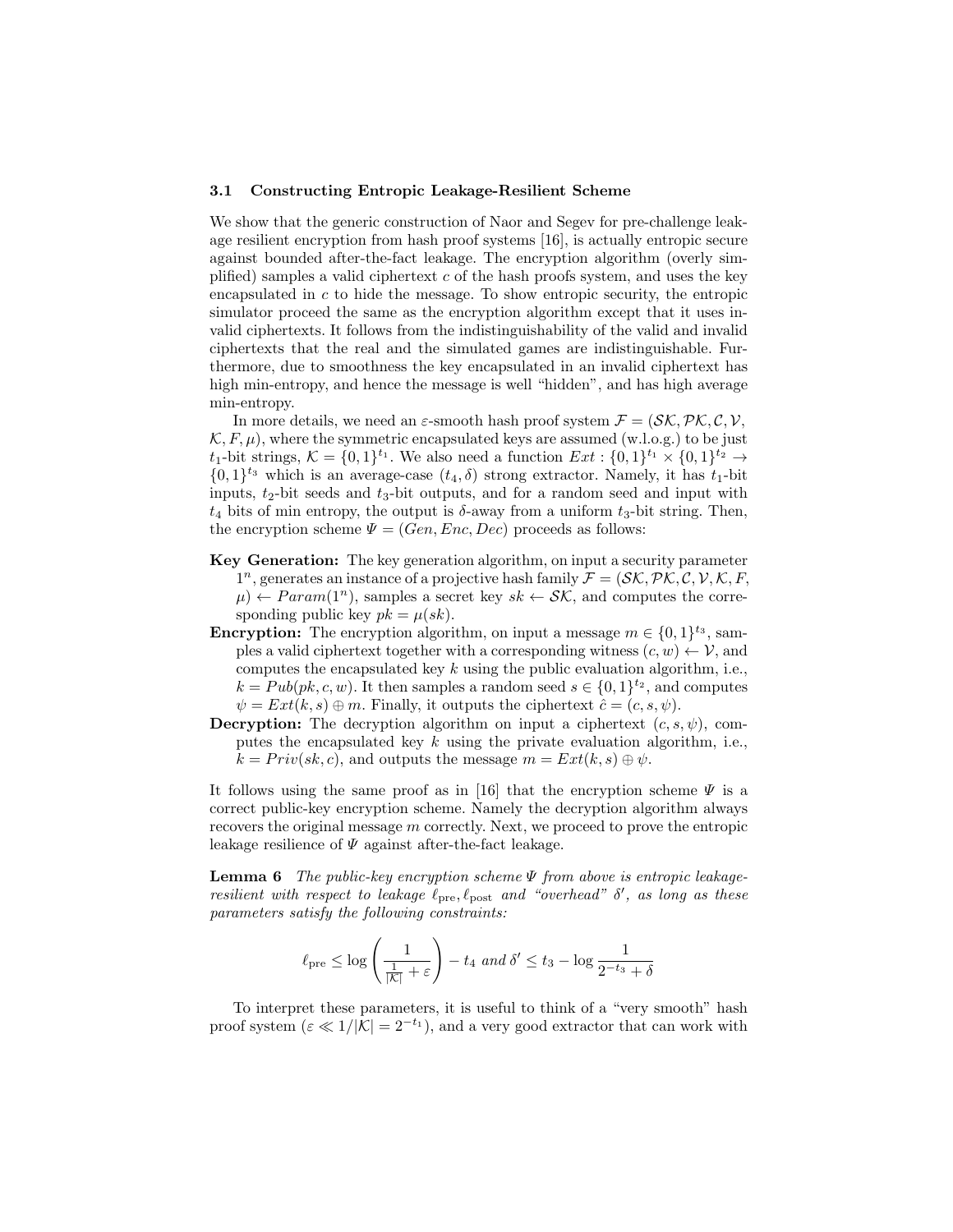inputs that have min-entropy  $t_4 \ll \log |\mathcal{K}| = t_1$  and produces outputs whose distance from uniform  $t_3$ -bit strings is  $\delta < 2^{-t_3}$ . For such building blocks we can tolerate pre-challenge leakage of  $\ell_{pre} \approx t_1 - t_4 = t_1(1 - o(1))$ , and our overhead is  $\delta' < 1$  bits.

Proof. To prove Lemma 6 we need to describe a simulator, whose answers to the adversary are indistinguishable from the real game but at the same time leave many bits of min-entropy in the message m.

In our case, the simulator S proceeds almost identically to the challenger in the real game, except that to generate the ciphertext  $\hat{c} = (c, s, \psi)$  it samples an *invalid ciphertext* for the hash-prof system,  $c \leftarrow C/V$ , then it computes  $k =$  $Priv(sk, c)$  using the secret key sk that it knows, and outputs the ciphertext  $\hat{c} = (c, s, \psi)$ , where  $\psi = Ext(k, s) \oplus m$ .

It follows directly from the indistinguishability of the valid and invalid ciphertexts of the hash proof system that the simulated view is indistinguishable from the real one even given the message  $m$ . It only remains to show the min-entropy condition.

On a high-level, the proof consists of two steps. The first step shows that conditioned on all the information that the adversary receives till the end of the Challenge Phase, the message  $m$  still has high average min-entropy, namely at least  $t_3 - \delta'$ .

To see this, note that by  $\varepsilon$ -smoothness the encapsulated key k has almost  $t_1$  bits of min-entropy even given pk and c, and therefore almost  $t_1 - \ell_{\text{pre}}$  bits of min-entropy even given  $pk$ , c and the pre-challenge leakage. Specifically  $k$ has at least  $\log \left( \frac{1}{\frac{1}{|\mathcal{K}|} + \varepsilon} \right)$  $-\ell_{pre} \geq t_4$  bits of min-entropy, and therefore the bits extracted from  $k$  using the extractor  $Ext$  are statistically close to random (even given  $pk, c$  the pre-challenge leakage and the seed s). Thus the message m is  $\delta$ -close to a uniform  $t_3$ -bit string, even given  $pk$ , c, the pre-challenge leakage, the seed s, and the value  $\psi$ . (So far this is exactly the same argument as in the proof of the Naor-Segev construction.) Hence upto this phase, the message  $m$  has at least  $t_3 - \delta'$  bits of min entropy.

Next, by further relying on the fact that the post-challenge leakage is bounded by  $\ell_{\text{post}}$  bits, the min-entropy of m is reduced by at most this much, so it retains at least  $t_3 - \ell_{\text{post}} - \delta'$  bits of average min-entropy.

# 4 Semantic Security in a Split-State Model

.

We next demonstrate how Definition 7 can be used in a "higher level protocol". Specifically, we consider a split-state model, where the secret state of the cryptosystem at hand is partitioned to a few parts and the adversary can obtain leakage of its choice on every part separately but not a global leakage function from the entire secret state.

This model is often used in conjunction with the only-computation-leaks axiom (OCL) of Micali and Reyzin [15]. In our case we talk only about CPA security and there is no decryption oracle, hence after-the-fact there isn't any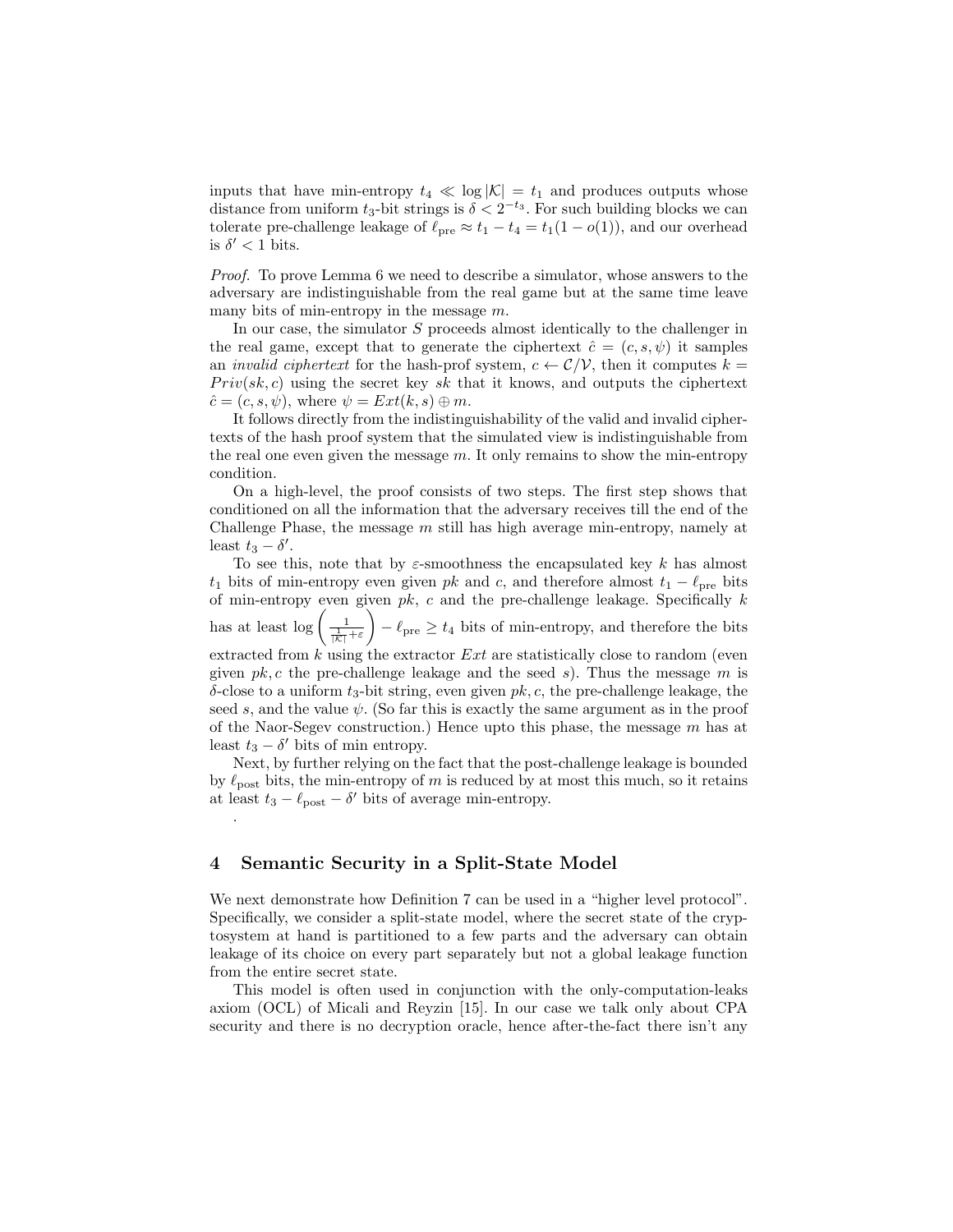computation to leak from and talking about only-computation-leaks does not make sense. (An extension of this construction to get CCA-security may be applicable to the OCL model, but this is beyond the scope of the current work.)

Definition 8 A 2-split-state encryption scheme is a public-key encryption scheme  $\Pi = (Gen, Enc, Dec)$  that has the following structure:

- The secret key consists of a pair of strings  $S = (S_1, S_2)$ , and similarly the public key consists of a pair  $P = (P_1, P_2)$ .
- The key generation algorithm Gen consists of two subroutines  $Gen_1$  and  $Gen_2$ , where  $Gen_i$  for  $i \in \{1,2\}$  outputs  $(P_i, S_i)$ .
- The decryption algorithm Dec also consists of two partial decryption subroutines  $Dec_1$  and  $Dec_2$  and a combining subroutine Comb. Each Dec<sub>i</sub> takes as input the ciphertext and  $S_i$  and outputs partial decryption  $t_i$ , and the combining subroutines Comb takes the ciphertext and the pair  $(t_1, t_2)$  and recovers the plaintext.

In the split-state model, we assume that information is leaked independently from the two parts. Semantic security for such a 2-split-state scheme in the presence of After-the-Fact Leakage in this model is defined below. Let  $\ell_{\text{pre}}, \ell_{\text{post}}$ be parameters as before, and we consider the following game:

- **Key Generation:** The challenger chooses  $r_1, r_2 \in \{0, 1\}^*$  at random, generates  $(sk_b, pk_b) \leftarrow Gen(1^n, r_b)$  for  $b = 1, 2$ , and sends  $(pk_1, pk_2)$  to the adversary.
- Pre-Challenge Leakage: The adversary makes an arbitrary number of leakage queries  $(f_{1,i}^{\text{pre}}, f_{2,i}^{\text{pre}})$  adaptively. Upon receiving the  $i^{th}$  leakage query the challenger sends back  $(f_{1,i}^{\text{pre}}(sk_1), f_{2,i}^{\text{pre}}(sk_2))$ , provided that the total output length of all the pre-challenge queries so far does not exceed  $\ell_{\text{pre}}$  in each coordinate. (Otherwise the challenger ignores the query.)
- **Challenge:** The adversary sends two messages  $m_0, m_1 \in \{0, 1\}^n$ . The challenger chooses a random bit  $\sigma$ , encrypts the message  $m_{\sigma}$ , and returns the ciphertext  $c = Enc(pk, m_{\sigma})$ .
- Post-Challenge Leakage: The adversary can submit an arbitrary number of leakage queries  $(f_{1,i}^{\text{post}}, f_{2,i}^{\text{post}})$  adaptively. Upon receiving the  $i^{th}$  leakage query the challenger sends back  $(f_{1,i}^{\text{post}}(sk_1), f_{2,i}^{\text{post}}(sk_2)),$  provided that the total output length of all the post-challenge queries so far does not exceed  $\ell_{\text{post}}$ in each coordinate. (Otherwise the challenger ignores the query.)

**Output:** The adversary outputs a bit  $\sigma'$ .

**Definition 9** A 2-split-state encryption scheme  $\Psi = (Gen, Enc, Dec)$  is resilient to  $(\ell_{\text{pre}}, \ell_{\text{post}})$  leakage in the split-state model, if for every PPT adversary A that participates in an experiment as above, there is a negligible function negl such that  $Pr[\sigma' = \sigma] < 1/2 + \mathsf{negl}(n)$ .

### 4.1 Our Construction

As defined above, our 2-split-state scheme maintains a split secret key  $(S_1, S_2)$ (and a corresponding split public key  $(P_1, P_2)$ ), where  $S_i$  is generated by  $Gen_i$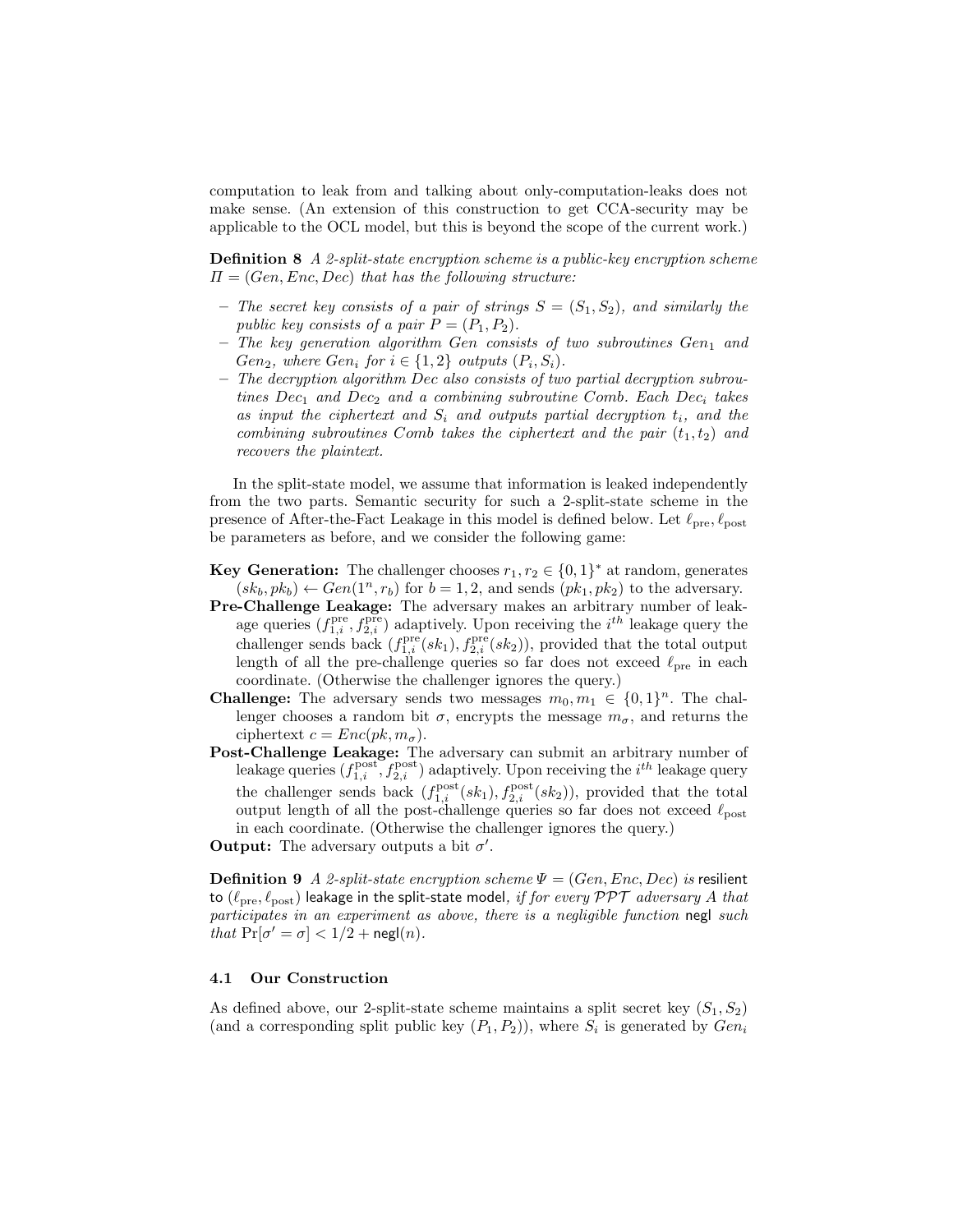and used by  $Dec_i$ . Due to the the restriction on the leakage in the split-state model, the adversary can never obtain leakage on  $S_1$  and  $S_2$  jointly, so even after leakage we can hope that each of the two parts still has sufficient entropy and moreover they are independent. Hence we can use two-source extractors to get a close-to-uniform string from these two parts, and use it to mask the message.

In the scheme below, we do not try to extract from the secret keys themselves, but rather in each encryption we encrypt two random strings, one under each of the keys, and extract randomness from these two ephemeral random strings. We argue that if the two copies are implemented using an entropic leakage-resilient scheme, then we get semantic security in the split-state model. Intuitively, the reason is that the entropic security ensures that the two ephemeral strings still have high (pseudo)entropy even given the leakage, and the split-state model ensures that they are independent, so the two-source extraction should give us what we want.

The formal proof roughly follows this intuitive reasoning, with just one additional complication, related to adaptivity: In the post-challenge leakage, the adversary can choose the leakage functions from the two key parts after it already saw the value that was extracted from the two random strings, causing a circularity in the argument. We solve this issue essentially by "brute force": We argue below that if the extracted value has only  $u$  bits, then the adaptivity issue can increase the advantage of the adversary by at most a  $2<sup>u</sup>$  factor, and set our parameters to get around this factor.<sup>3</sup>

The construction. Let  $n$  be the security parameter, and let  $u$  be the bit-length of the messages that we want to encrypt. Also let  $t, v, \ell_{pre}, \ell_{post}$  be some other parameters (to be defined later). Let  $\Psi = (Gen^{\text{Ent}}, Enc^{\text{Ent}}, Dec^{\text{Ent}})$  be a entropic secure encryption for t-bit messages, resilient to leakage ( $\ell_{pre}, \ell_{post}$ ), with overhead of one bit.

Also, let  $Ext2: \{0,1\}^t \times \{0,1\}^t \rightarrow \{0,1\}^u$  be an average-case  $(v, \varepsilon)$ -twosource extractor, with  $\varepsilon = 2^{-u-\omega(\log n)}$ . Namely both inputs to Ext2 are of length  $t$ , and as long as they are independent and both have more than  $v$  min entropy, the output of  $Ext2$  is at most  $\varepsilon$  away from a uniform u-bit string.<sup>4</sup> Given these ingredients, our 2-split-state encryption scheme  $\Pi = (Gen, Enc, Dec)$  proceeds as follows:

- **Key Generation:** The key generation algorithm runs two subroutines  $Gen_1$ and  $Gen_2$ , where  $Gen_i$  for  $i \in \{1,2\}$  on input  $1^n$  generates a public and secret key pair  $(S_i, P_i) \leftarrow Gen^{\text{Ent}}(1^n)$  of the entropic encryption scheme  $\Psi$ . The public key is  $P = (P_1, P_2)$  and the secret key is  $S = (S_1, S_2)$ .
- **Encryption:** The encryption algorithm, on input a message  $m \in \{0, 1\}^u$ , chooses two random strings  $x_1, x_2 \in \{0, 1\}^t$  and encrypts the two strings using the two public keys  $P_1$  and  $P_2$  respectively; set  $c_i = Enc^{\text{Ent}}(P_i, x_i)$ . Then, it computes  $\psi = Ext2(x_1, x_2) \oplus m$ , and outputs the ciphertext  $\hat{c} = (c_1, c_2, \psi)$ .

 $3$  We remark that we *do not* make exponential hardness assumptions to achieve this. See proof of Claim 8 for more details.

<sup>&</sup>lt;sup>4</sup> Note that we set  $\varepsilon$  so that it remain negligible even if we multiply it by  $2^u$ , this is needed for the adaptivity issue in the proof.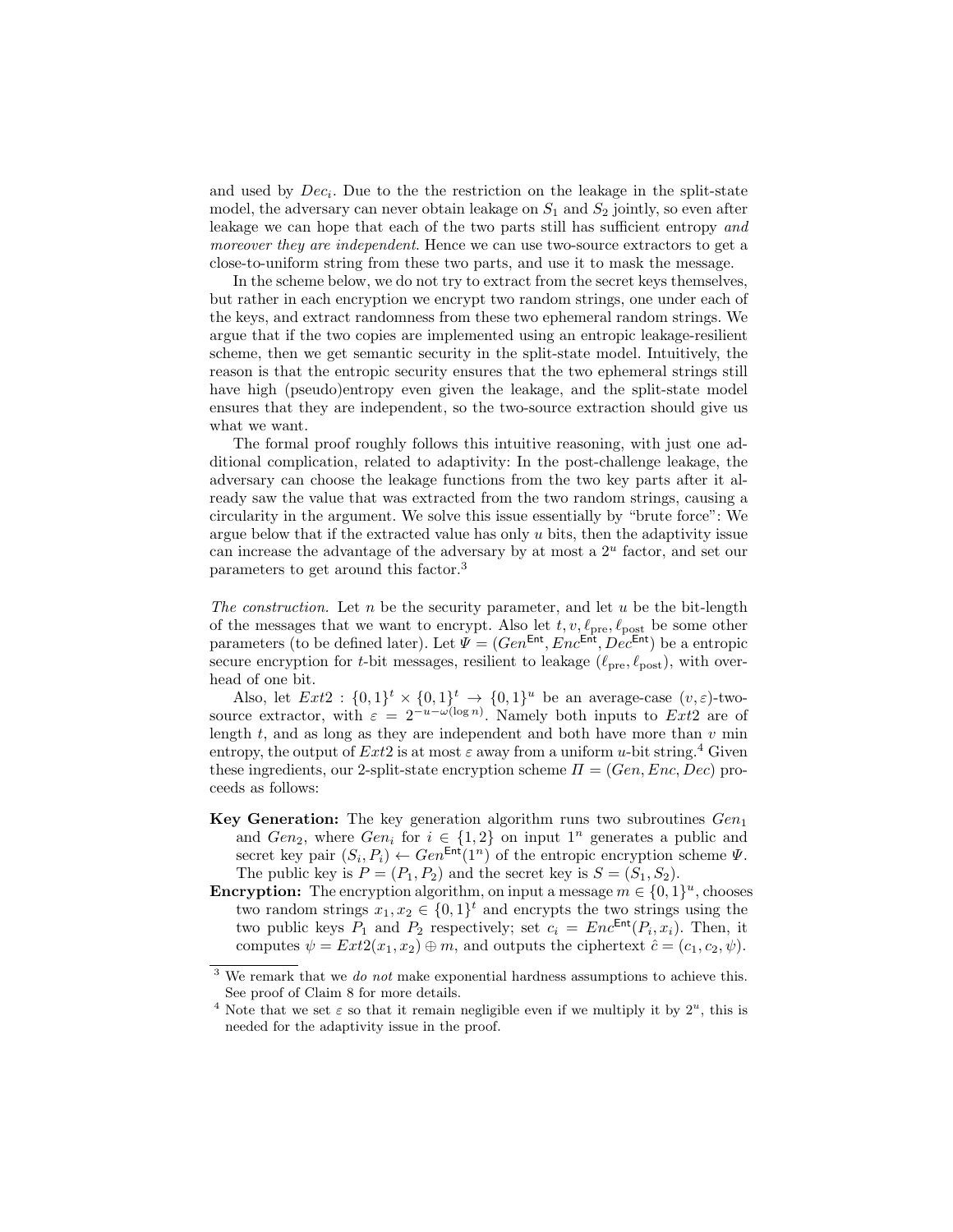**Decryption:** The decryption algorithm, on input a ciphertext  $(c_1, c_2, \psi)$ , executes the following three subroutines sequentially.

- The subroutine  $Dec_1$  decrypts  $c_1$  using  $S_1$  and outputs the plaintext  $x_1 = Dec^{\text{Ent}}(S_1, c_1).$
- The subroutine  $Dec_2$  decrypts  $c_2$  using  $S_2$  and outputs the plaintext  $x_2 = Dec^{\text{Ent}}(S_2, c_2).$
- The subroutine Comb on input  $x_1, x_2$  and  $\psi$ , outputs the message  $M =$  $Ext2(x_1, x_2) \oplus \psi$ .

Lemma 7 The 2-split-state scheme Π from above is semantically secure with respect to leakage  $(\ell'_{pre}, \ell'_{post})$  in the split-state model, as long as the parameters satisfy the following constraints:

$$
\ell'_{\text{pre}} \leq \ell_{\text{pre}} \text{ and } \ell'_{\text{post}} \leq \min(\ell_{\text{post}} - u, t - v - 1).
$$

*Proof.* We need to show that  $\mathcal{PPT}$  adversaries only have negligible advantage in guessing the choice bit  $\sigma$  in the semantic security game. To that end, fix a semantic-security adversary  $A^{ss}$ , and let Simu be the entropic simulator that exists for the underlying entropic scheme  $\Psi^5$ . We now consider the hybrid experiments  $\mathsf{hyb}_1$  and  $\mathsf{hyb}_2$ , which are defined as follows:

**Hybrid hyb<sub>1</sub>:** In this hybrid, the challenger generates the ciphertext  $c_2$  and answers leakage queries against  $S_2$  just as in the real game. However, it uses the entropic simulator  $Simu$  to generate the ciphertext  $c_1$  and to answer leakage queries against  $S_1$ .

In more details, the challenger chooses  $x_1, x_2$  at random, then generates  $(S_2, P_2)$  using the key-generation of  $\Psi$ , but it gets  $P_1$  by running  $\textsf{Simu}(x_1)$ . (Recall that the entropic simulator expects a random plaintext string in its input.) Then to answer a pre-challenge query  $(f_{1,i}^{\text{pre}}, f_{2,i}^{\text{pre}})$ , the challenger forward  $f_{1,i}^{\text{pre}}$  to Simu and gets the answer from it, computes the answer  $f_{2,i}^{\text{pre}}(S_2)$  by itself, and send both answer to  $\mathcal{A}^{\text{ss}}$ .

When  $\mathcal{A}^{ss}$  makes a challenge query  $(m_0, m_1)$ , the challenger asks Simu for the first ciphertext  $c_1$ , and computes  $c_2$  by itself  $c_2 = Enc(P_2, x_2)$ . (Recall again that Simu was run with input  $x_1$ , so the ciphertext that it returns is supposed to simulate an encryption of  $x_1$ .)

Next, the challenger makes a direct post-challenge leakage query to Simu, querying with the function  $h_1(S_1) = Ext2(Dec(S_1, c_1), x_2)$  (that has  $u$  bits of output). Getting some answer  $r'$ , the challenger just discards that answer, instead computing  $r = Ext2(x_1, x_2)$ , choosing a random bit  $\sigma$ , setting  $\psi = r \oplus m_{\sigma}$  and sending  $(c_1, c_2, \psi)$  to  $\mathcal{A}^{ss}$ .

After that, post-challenge queries of  $\mathcal{A}^{ss}$  are handled just like the pre-challenge queries, with the challenger asking Simu for the first part of the answer (for the query against  $S_1$ ) and computing the answer to the query against  $S_2$  by itself.

 $^5$  Our Definition 7 has only one pre- and one post-challenge query. Below we assume for convenience that the entropic-security adversary can make adaptive queries, it was noted in [1] that these definition are equivalent.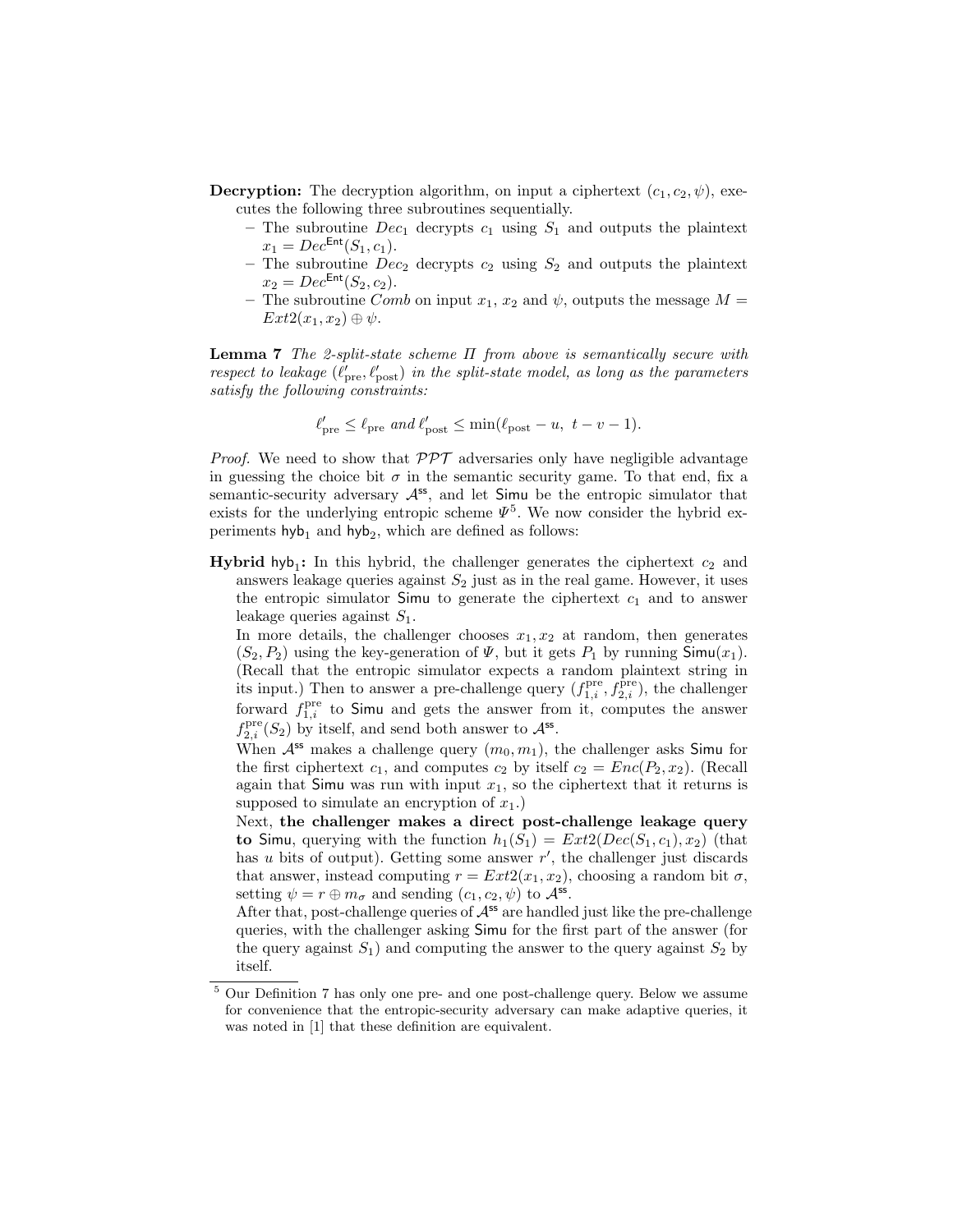**Hybrid**  $hyb_2$ : In this hybrid the challenger still chooses  $x_1, x_2$  at random, but now both parts of the game are handled by the simulator, running as  $\textsf{Simu}(x_1)$ to answer the first part of all the queries (and to get  $c_1$ ) and as  $Simu(x_2)$  to answer the second part of all the queries (and to get  $c_2$ ).

The challenger makes direct post-challenge queries to both copies of the simulator, asking the first for  $r' = h_1(S_1) = Ext2(Dec(S_1, c_1), x_2)$  and the second for  $r'' = h_2(S_2) = Ext2(x_1, Dec(S_2, c_2))$ . The challenger still ignores both answers, computing instead  $r = Ext2(x_1, x_2)$  and setting the  $\psi$  component of the  $\Pi$ -ciphertext as  $r \oplus m_{\sigma}$ .

Before proceeding with the proof, we point out that the direct post-challenge leakage queries that the challenger makes are expected to return the same value that the challenger computes itself,  $r' = r'' = r$ . (Indeed we prove below that they almost always do). The reason that the challenger still makes them is to ensure that the entropic simulators see the same queries in these hybrids as in the reductions that we use below. One consequence of these direct queries is that the entropic simulators need to answer more post-challenge queries than what the semantic-security adversary asks. Specifically, it needs to answer  $u$  more bits, hence the constraint  $\ell'_{\text{post}} \leq \ell_{\text{post}} - u$ .

We now prove that the event  $\sigma' = \sigma$  holds in the hybrids with essentially the same probability as in the real game, by reducing to the indistinguishability property of the entropic simulator.

The hybrid hyb<sub>1</sub>. Assume toward contradiction that the event  $\sigma' = \sigma$  happens in the real game with probability which is larger than in the first hybrid  $h_y h_1$  by a noticeable amount  $\rho$ . We describe an entropic adversary  $\mathcal{A}^{\text{ent}}$  and distinguisher  $\mathcal{D}^{\text{ent}}$  that break this indistinguishability property. (In fact, for the same entropic adversary  $\mathcal{A}^{\text{ent}}$  we describe two distinguishes  $\mathcal{D}_1^{\text{ent}}, \mathcal{D}_2^{\text{ent}},$  and prove that at least one of them has advantage  $\rho/2$  or more.)

– The entropic adversary  $\mathcal{A}^{\text{ent}}$ , on input public key  $P_1$ , chooses  $(P_2, S_2)$  and  $x_2$ in the same way as the  $\mathsf{hyb}_1$  challenger, and sends  $(P_1, P_2)$  to the semanticsecurity adversary  $\mathcal{A}^{ss}$ . It then proceeds similarly to the  $\mathsf{hyb}_1$  challenger, answering the first part of every query using its oracle and computing the answer to the second part by itself.

The only difference between  $\mathcal{A}^{\text{ent}}$  and the  $\text{hyb}_1$  challenger is in the way that the  $\psi$  component of the ciphertext is computed. Once  $\mathcal{A}^{\text{ent}}$  gets  $c_1$  from its oracle and computes  $c_2 = Enc(P_2, x_2)$ , it makes a post-challenge leakage query to its oracle asking for  $r' = h_1(S_1) = Ext2(Dec(S_1, c_1), x_2)$ . Since  $\mathcal{A}^{\text{ent}}$  does not have  $x_1$ , it does not discard the answer but rather uses it for setting  $\psi = r' \oplus m_{\sigma}$ .

- The first distinguisher  $\mathcal{D}_1^{\text{ent}}$  gets the view of  $\mathcal{A}^{\text{ent}}$ , which includes  $x_2$  and  $r'$ , and also the string  $x_1$  (which was supposed to be encrypted in  $c_1$ ).  $\mathcal{D}_1^{\text{ent}}$ simply verifies that  $r' = Ext2(x_1, x_2)$ , outputting 1 if they are equal and 0 otherwise.
- The second distinguisher  $\mathcal{D}_2^{\text{ent}}$  gets the view of  $\mathcal{A}^{\text{ent}}$ , which includes  $\sigma$  and  $\sigma'$ , and outputs 1 if they are equal and 0 otherwise.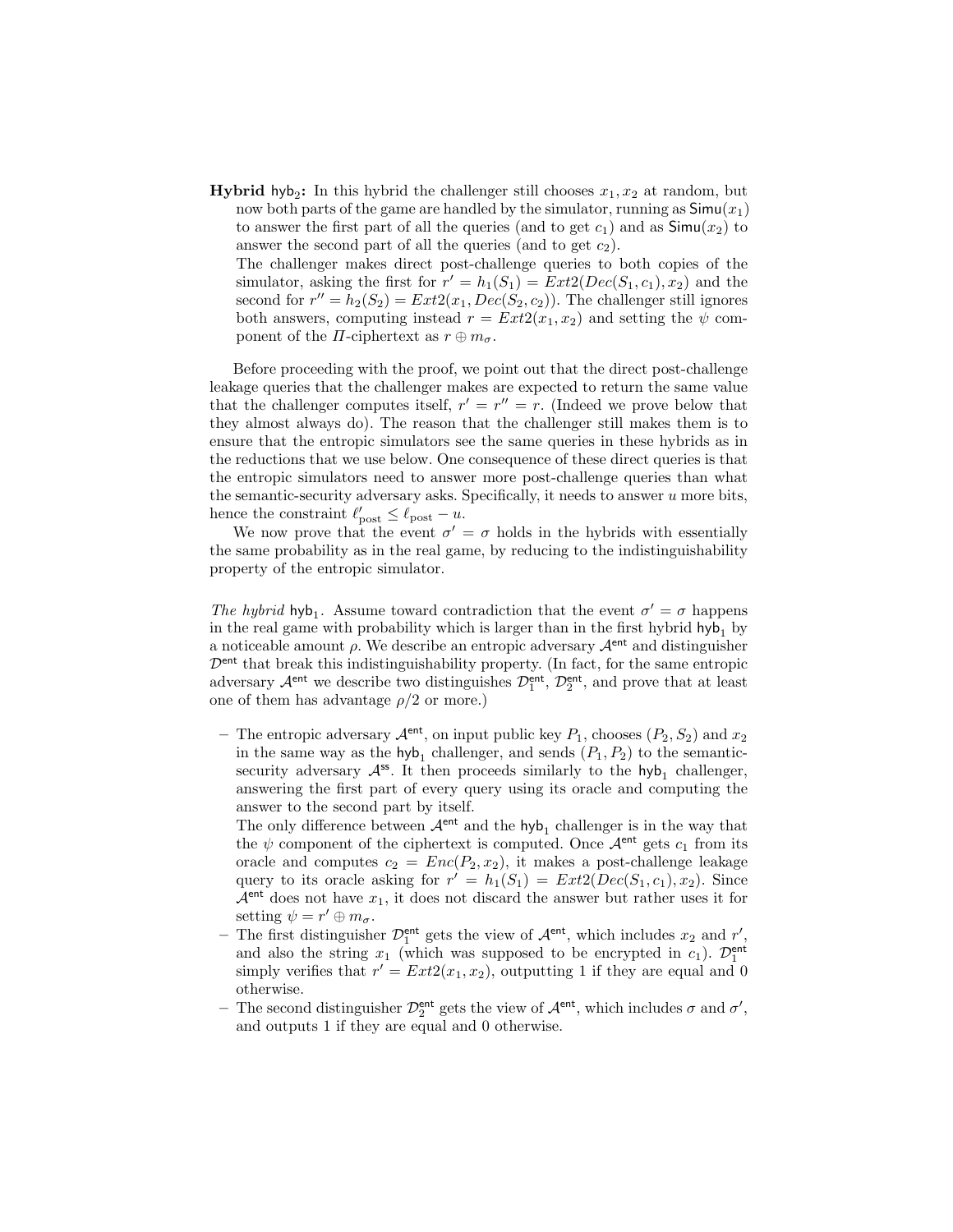Clearly, if the oracle of  $\mathcal{A}^{\text{ent}}$  is the real encryption scheme  $\Psi$  then the transcript that  $A^{ss}$  sees is identical to the real semantic-security game. In particular, the ciphertext  $c_1$  is indeed an encryption of  $x_1$ , and therefore we have  $r' = Ext2(x_1, x_2)$  with probability 1.

If the oracle of  $\mathcal{A}^{\text{ent}}$  is the simulator  $\textsf{Simu}(x_1)$ , then we have two possible cases: either the event  $r' \neq Ext2(x_1, x_2)$  happens with probability at least  $\rho/2$ , or it happens with smaller probability. In the first case, the distinguisher  $\mathcal{D}_1^{\text{ent}}$ clearly has an advantage at least  $\rho/2$  in distinguishing between the real scheme  $\Psi$ and the simulator Simu.

In the second case, the transcript that  $A^{ss}$  sees is the same as in the hybrid hyb<sub>1</sub>, except for an event of probability less than  $\rho/2$ . Since the probability of  $\sigma = \sigma'$  in the real game is larger by  $\rho$  than this probability in  $\mathsf{hyb}_1$ , then it is larger by more than  $\rho/2$  than this probability in the interaction with  $\mathcal{A}^{\text{ent}}$ . Hence the distinguisher  $\mathcal{D}_2^{\text{ent}}$  has advantage more than  $\rho/2$ .

The hybrid  $hyb_2$ . The proof of indistinguishability between  $hyb_1$  and  $hyb_2$  is essentially the same as the proof of indistinguishability between the real game and  $\mathsf{hyb}_1$ , and is omitted here.

The advantage in hyb<sub>2</sub>. Having shown that the probability of  $\sigma = \sigma'$  in the second hybrid  $\text{hyb}_2$  is negligibly close to the probability in the real game, we now proceed to bound it. For that purpose, we consider another mental experiment hyb as follows:

Hybrid hyb: hybrid hyb proceeds the same as  $\mathsf{hyb}_2$ , except that, in the Challenge Phase, instead of sending the adversary  $A^{ss}$  the complete ciphertext  $\hat{c} = (c_1, c_2, \psi)$ , the challenger sends only  $c_1$  and  $c_2$ , and defers sending  $\psi$ until after the Post-Challenge Leakage Phase.

Of course, the mental experiment  $\tilde{hyp}$  is very much distinguishable from  $hyb_2$ . Moreover, compared with the adversary in hyb, the adversary in  $hyb<sub>2</sub>$  has the advantage of choosing the leakage functions in the Post-Challenge Leakage Phase based on  $\psi$ . Still, we argue that this advantage is limited, up to an exponential factor in u. Namely, we show in Claim 8 that if  $\mathcal{A}^{ss}$  has advantage  $\alpha$  in guessing the bit  $\sigma$  in hyb<sup>2</sup>, then there is another adversary  $\tilde{A}$  that has advantage at least  $\alpha/2^u$  in guessing the bit  $\sigma$  in the mental experiment hyb.

**Claim 8** If for some  $\alpha > 0$  there exists an adversary  $\mathcal{A}^{ss}$  for which  $Pr_{\text{hyb}_2}[\sigma =$  $\sigma' \geq \frac{1}{2} + \alpha$ , then there exists another adversary  $\tilde{A}$  for which  $Pr_{\tilde{\textbf{hyb}}}[\sigma = \sigma'] \geq$  $\frac{1}{2} + \frac{\alpha}{2^u}$ .

*Proof.* We present a generic construction of  $\tilde{A}$  given  $\mathcal{A}^{ss}$ . The adversary  $\tilde{A}$  in hyb runs  $A^{ss}$  internally, and forward messages externally to the Challenger in hyb. Except that in the Challenge Phase,  $\tilde{A}$  randomly chooses some string  $\psi' \in \{0,1\}^u$ and sends it to  $\mathcal{A}^{ss}$  in lieu of  $\psi$ . Later, when  $\tilde{A}$  gets the "real  $\psi$ " from the challenger, it aborts if it guessed wrong,  $\psi' \neq \psi$ , and proceeds just like  $\mathcal{A}^{ss}$  if the guess was correct. Since the guess is correct with probability  $2^{-u}$ , it follows that the advantage of  $\tilde{A}$  is exactly  $\alpha/2^u$ .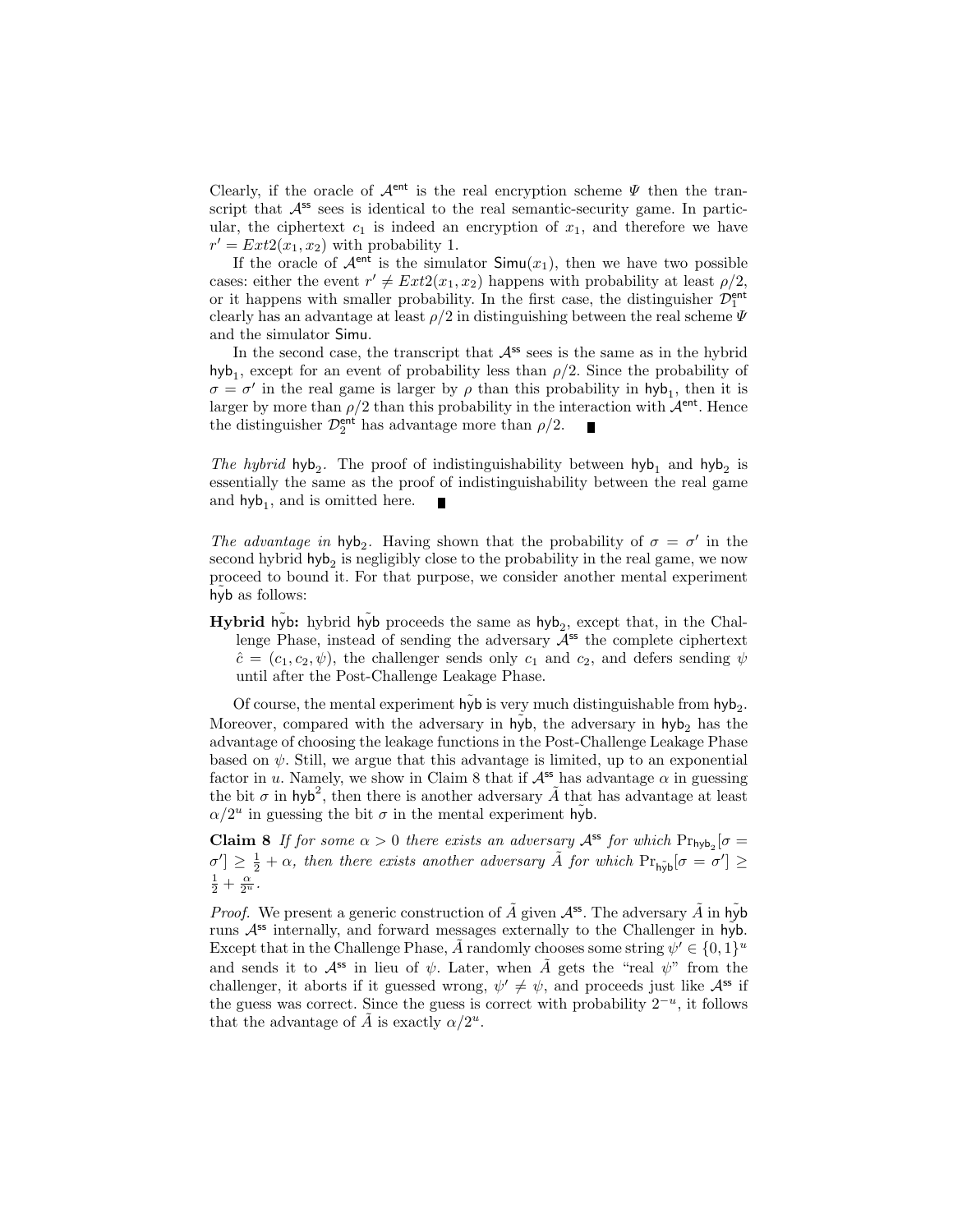The advantage in hyb. We are now ready to use the min-entropy property of the simulator S to prove that the advantage pf  $\tilde{A}$  in hyb is at most  $2\varepsilon$ . Since we set  $\varepsilon = 2^{-u-\omega(\log n)}$ , then by Claim 8 it follows that the advantage of  $\mathcal{A}^{ss}$  in hyb<sub>2</sub> is at most  $2\varepsilon \cdot 2^u = 2^{1-\omega(\log n)} = \mathsf{negl}(n)$ , as needed.

In the mental experiment hyb, let  $\Gamma$  be the (partial) transcript of messages that A˜ receives till the end of the Post-Challenge Leakage Phase (i.e., before it gets  $\psi$ ). We show that the average min-entropy of each of the two seeds  $x_1, x_2$ , conditioned on  $\Gamma$  is at least v. Let  $\Gamma = (\Gamma_1, \Gamma_2)$ , where  $\Gamma_1$  denote the partial transcript including the public key  $P_1$ , the simulated encryption  $c_1$  of  $x_1$ , and all the leakage on  $S_1$ , and  $\Gamma_2$  the partial transcript including  $P_2$ ,  $c_2$  and all the leakage on  $S_2$ . By the entropic security of  $\Psi$  in the simulated game, and the fact that  $\ell'_{\text{post}} \leq t - v - 1$ , we have that  $\tilde{H}_{\infty}(x_1 | \Gamma_1) \geq t - \ell'_{\text{post}} - 1 \geq v$ . Furthermore, since conditioned on  $\Gamma_1$ ,  $x_1$  and  $\Gamma_2$  are independent, we get  $H_{\infty}(x_1|T) \geq v$ . Similarly, it also holds that  $H_{\infty}(x_2|F) \geq v$ .

Since both  $x_1, x_2$  have min-entropy more than  $v$ , and furthermore, by Lemma 1, are independent conditioned on  $\Gamma$  (as in  $\Gamma$  no function computes on both  $x_1$  and  $x_2$ , the output of the average-case  $(v, \varepsilon)$  two-source extractor  $Ext2(x_1, x_2)$  is at most  $\varepsilon$  away from uniform. Therefore the two distribution  $Ext2(x_1, x_2) \oplus m_0$ and  $Ext2(x_1, x_2) \oplus m_1$  are at most  $2\varepsilon$  apart (since each is at most  $\varepsilon$  away from uniform). Therefore the advantage of A is at most  $2\varepsilon$ .

### 4.2 Instantiations and Parameters

Naor and Segev presented some instances of their construction [16] based on the DDH assumption (or DDH and the  $d$ -linear assumption), and the same constructions work for our case too. This gives entropic leakage resilient scheme  $\Psi$  with respect to any leakage  $\ell_{\text{pre}}$ ,  $\ell_{\text{post}}$  and overhead 1, as long as  $\ell_{\text{pre}}$  is bounded by  $(1-o(1))L' - 3t$ , where L' and t are respectively the lengths of the secret key and plaintext of the scheme  $\Psi$ . Therefore, we only need to focus on instantiating the two-source extractor Ext2 with exponentially small error  $\varepsilon = 2^{-u-\omega(\log n)}$ in the length  $u$  of the output. In the work of Bouragin [2] it was shown how to extract randomness from two independent sources with min-entropy rate slightly less than half.

**Theorem 9 ([2])** There exists a universal constant  $\gamma < 1/2$  and a polynomial time computable function Bou :  $\{0,1\}^t \times \{0,1\}^t \rightarrow \{0,1\}^{u'}$  that is a  $(v,\varepsilon)$ -twosource extractor, with  $v = \gamma t$ ,  $\varepsilon = 2^{-\Omega(u')}$ , and  $u' = \Omega(t)$ .

It follow from Lemma 5 that Bou is also an average-case extractor as needed. Furthermore, this construction lets us get two-source extractors with statistical distance as small as we want. Namely, to get  $\varepsilon = 2^{-u-\omega(\log n)}$  we simply use it with  $u'$  sufficiently larger than  $u$ . Then we can truncate the output to length  $u$ without increasing the statistical distance, thus getting the parameters that we need.

Remark 1. The scheme  $\Pi$  uses a two-source extractor. We show that the construction can be easily modified to use a c-source extractor, for any  $c > 2$ :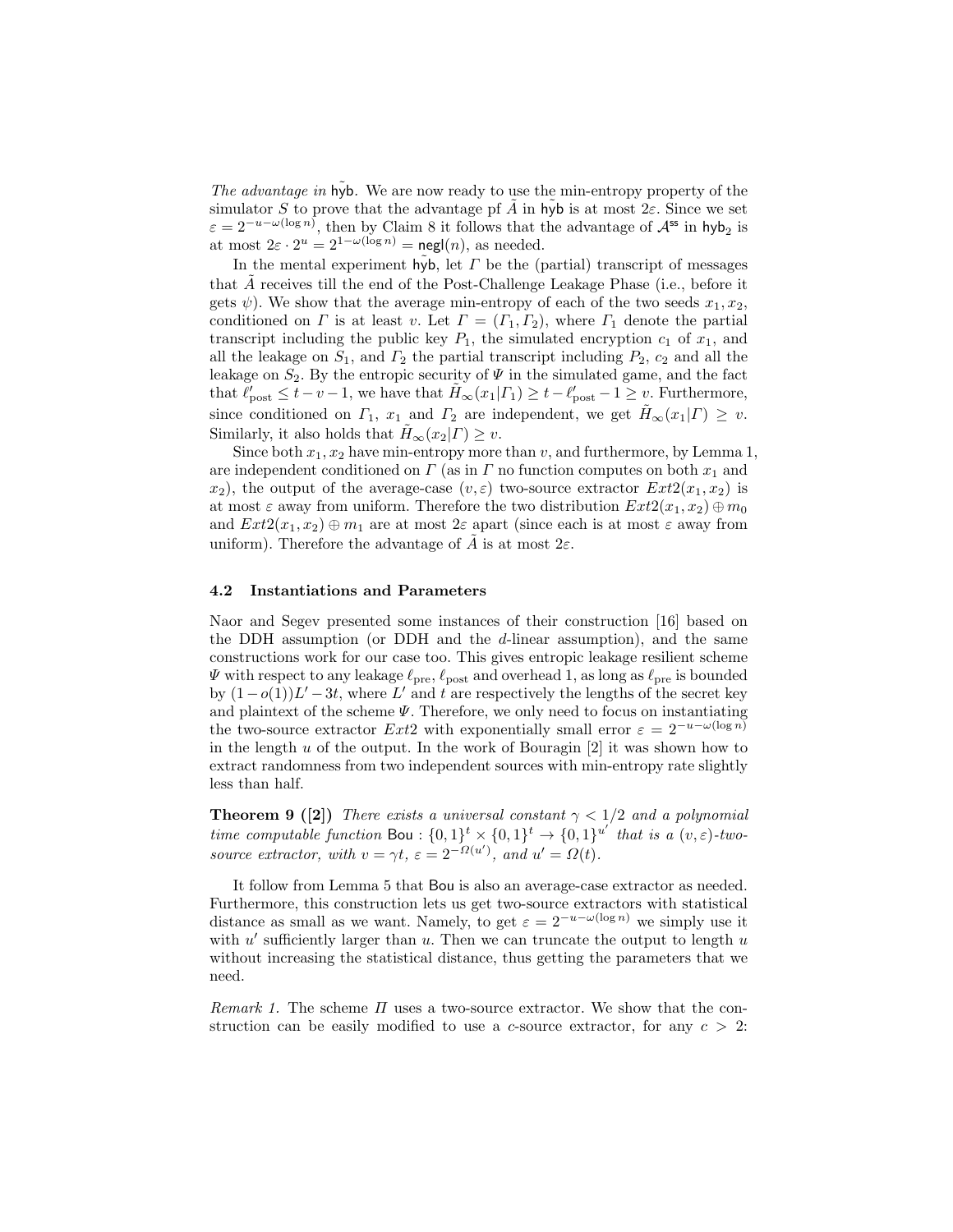instead of having two secret keys, maintain c secret keys  $S_1, \ldots, S_c$ ; each key  $S_i$ is used to encrypt and decrypt a random seed  $X_i$  sampled independently, and the message is hidden using the random bits extracted from  $X_i$ 's—we call it a c-split-state encryption scheme. It follows from the same proof as above that, this scheme is secure in the split-state model. This can be used to improve the parameters of our construction.

# 5 Conclusion and Future Work

In this paper, we study after-the-fact leakage for public-key encryption schemes. We show that a meaningful notion of security, namely, entropic security, can be achieved even at the presence of arbitrary (but bounded) leakage after the ciphertext is generated, and furthermore, the full fledged semantic security can be retained if considering some restricted form of leakage, namely a split-state model.

It is, of course, very interesting to explore other notions of security and other models in the context of after-the-fact leakage. For instance, Naor and Segev [16] showed that PKE that is semantically secure resilient to before-the-fact leakage can be transformed into a scheme that is CCA2-secure resilient to before-thefact leakage, following the Naor-Yung "double encryption" paradigm [7, 17]. It is interesting to see if a similar transformation can be done even with after-the-fact leakage.

Furthermore, recently, there has been some developments in leakage resilient cryptography in the continuous leakage model. One question studied in [14, 10] is how to transform any circuit with a secret hard-coded, into another one that hides the secret even at the presence of arbitrary leakage during the computation of the circuit, in the OCL model. It would be interesting to investigate if their techniques can be applied to our scheme to make it secure even in the continuous leakage model.

Another interesting question is to handle leakage from the encryption randomness, not just the secret key. Perhaps the dense-model theorem from [9] can be used to prove ressitance at least to logarithmically many leakage bits.

Beyond just encryption, it is interesting to see if there are "natural" and useful relaxations of other primitives that can be achieved in the presence of After-the-Fact Leakage, for example commitment, key-agreement, etc.

Acknowledgement. We would like to thank Daniel Wichs for many delightful discussions and the anonymous referees of TCC 2011 for their helpful comments and suggestions.

# References

- 1. A. Akavia, S. Goldwasser, and V. Vaikuntanathan. Simultaneous hardcore bits and cryptography against memory attacks. In  $TCC'09$ , volume 5444 of Lecture Notes in Computer Science, pages 474–495. Springer, 2009.
- 2. J. Bourgain. More on the sum-product phenomenon in prime fields and its applications. International Journal of Number Theory, 1:1–32, 2005.